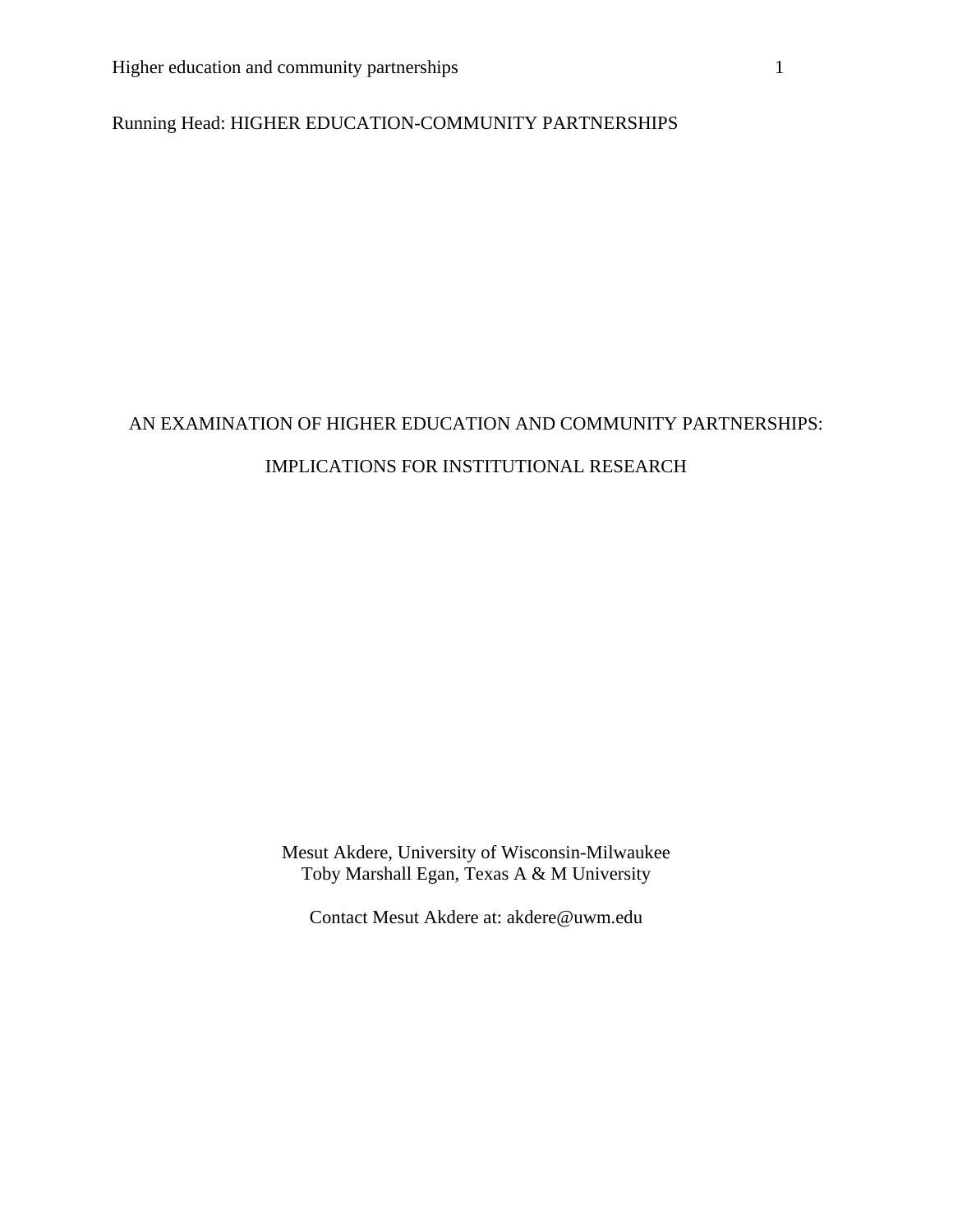# AN EXAMINATION OF HIGHER EDUCATION AND COMMUNITY PARTNERSHIPS: IMPLICATIONS FOR INSTITUTIONAL RESEARCH

## **ABSTRACT**

Using survey research from graduate student and community stakeholder respondents, this exploratory study examines two different dimensions of higher education-community partnerships. First, the role graduate assistantships supporting higher education and community partnerships in the context of graduate student development is examined. Second, the challenges and opportunities created in higher education and community partnerships from the perspectives of community stakeholders are explored. Recommendations for related, more in-depth explorations are provided.

**Keywords:** Research; Higher Education Accountability; Community Development; Partnerships

Partnerships between universities and local and national communities are contextual extensions and natural consequences of the US higher educational system in which democratic values and civic engagement are among the ultimate goals to be achieved (Bender, 1988). The frequent goal of these partnerships is to create new knowledge that may lead to the development and refinement of original or existing theories that are intended to impact real world applications. Such contributions are not assessed based on initial or short-term usefulness (Stokes, 1997; Bush, 1990), but the degree and extent to which the outcomes of such partnerships are perceived to have positive long-term impact on society (Bender, 1988). Community partnerships are part of a broader effort toward increasing the community engagement of universities, including such areas as the growth in service-learning courses, education for citizenship, and the broadening of the definitions of faculty scholarship and service (Rubin, 2000).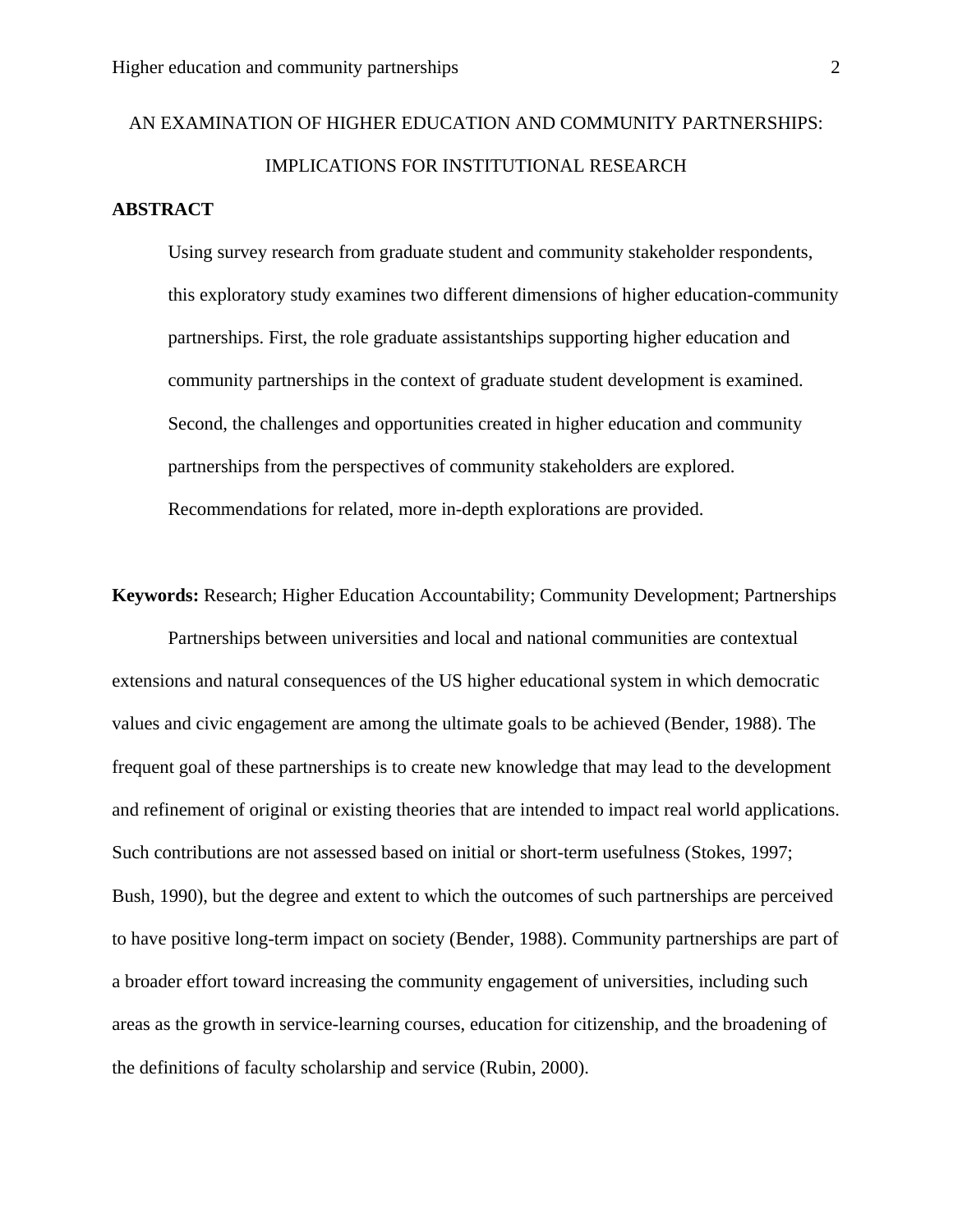Current discussions in higher education focus on the changing system under which universities operate—an environment that has less governmental support, increased industry contracting, increased questioning regarding the purpose of academia, and demand for greater accountability (Jackson & Meyers, 2000). One of the greatest challenges of higher education is to improve the quality of teaching and learning, and adequately prepare its graduates as skilled workforce. Universities have been criticized for the failure to confront critical social issues, develop student citizenship skills, and address research ethics (Jackson & Meyers, 2000). In other words, institutions of higher education have been accused as being out of touch with their local communities, national problems, and global issues. A partial remedy to this negative perception is university partnerships with local communities. Such efforts may often be intended, in part, to demonstrate the utility of institutions of higher education.

 Higher education-community partnerships are often maintained by graduate students who support community based research and interventions. There are several reasons for individuals to participate in higher education-community partnerships while in graduate school. Research on graduate students indicates that many of them are challenged by financial issues, personal concerns, curricular requirements, and relationships with faculty (Dolph, 1983; Jacks, Chubin, Porter, & Connolly, 1983; Benkin, 1984; Valentine, 1987; Hirt & Muffo, 1998). The supply of graduate assistantships is often essential for the development of personal, professional, and financial security. The availability of support is especially important during the development of dissertations (Benkin, 1984). Dolph (1983) claims that graduate students with some form of funding are more likely to receive their degrees.

Graduate students with research assistantships are much more likely to succeed both in degree completion and securing a faculty position as a result of their engagement with scholarly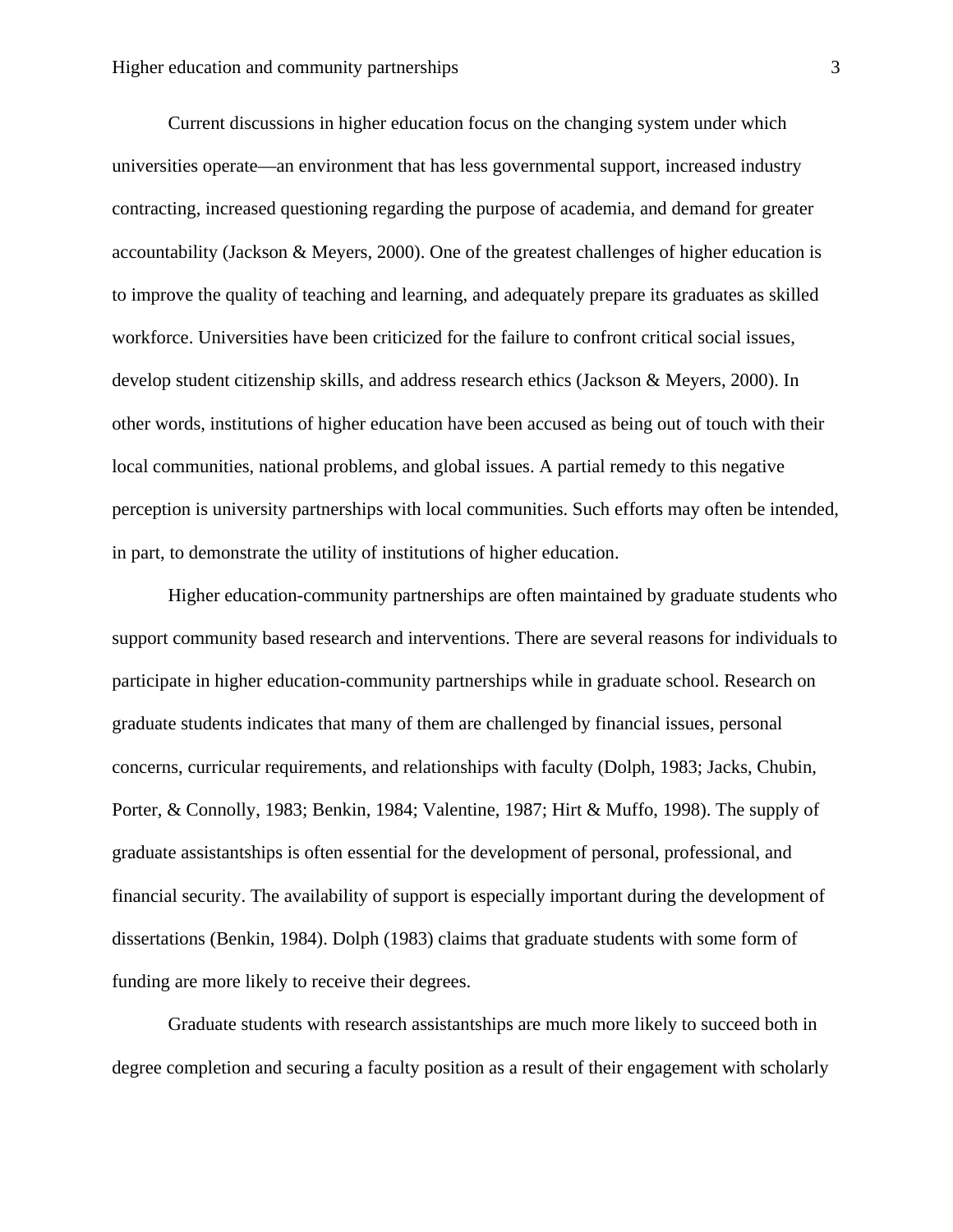inquiry and subsequent publications (Bowen & Rudenstine, 1992). Assistantships may also provide research and dissertation topics and related sources of data that would be otherwise unavailable. Graduate assistantships create specific opportunities for graduate student publications, close working relationships with faculty, and contexts in which to regularly socialize with peers and establish valuable networking (Girves & Wemmerus, 1988; Valentine, 1987). Curricular requirements are also critical for graduate student success. For example, programs that develop clear policies and student-friendly procedures such as orientation programs, detailed research proposal guidelines, focused comprehensive exams, and annual reviews of student progress experience lower levels of student attrition (Nerad & Cerny, 1993; Golde, 1995).

The purpose of this exploratory study is to examine the impacts of partnerships on communities and institutions of higher education and the related benefits for graduate students. We review survey research conducted to determine the relationships between involvement by graduate students in partnership related work and their overall professional development. Additionally, we explore general perceptions by community stakeholders regarding the effectiveness of partnering relationships. Suggestions are made for advancing the questions explored.

#### **Purpose of the Study and Research Questions**

 The purpose of this exploratory study is to examine the partnership relationship between the institutions of higher education and community organizations. Specifically, this study seeks to:

a) To identify the impacts of higher education-community partnerships and related institutional research on local communities; and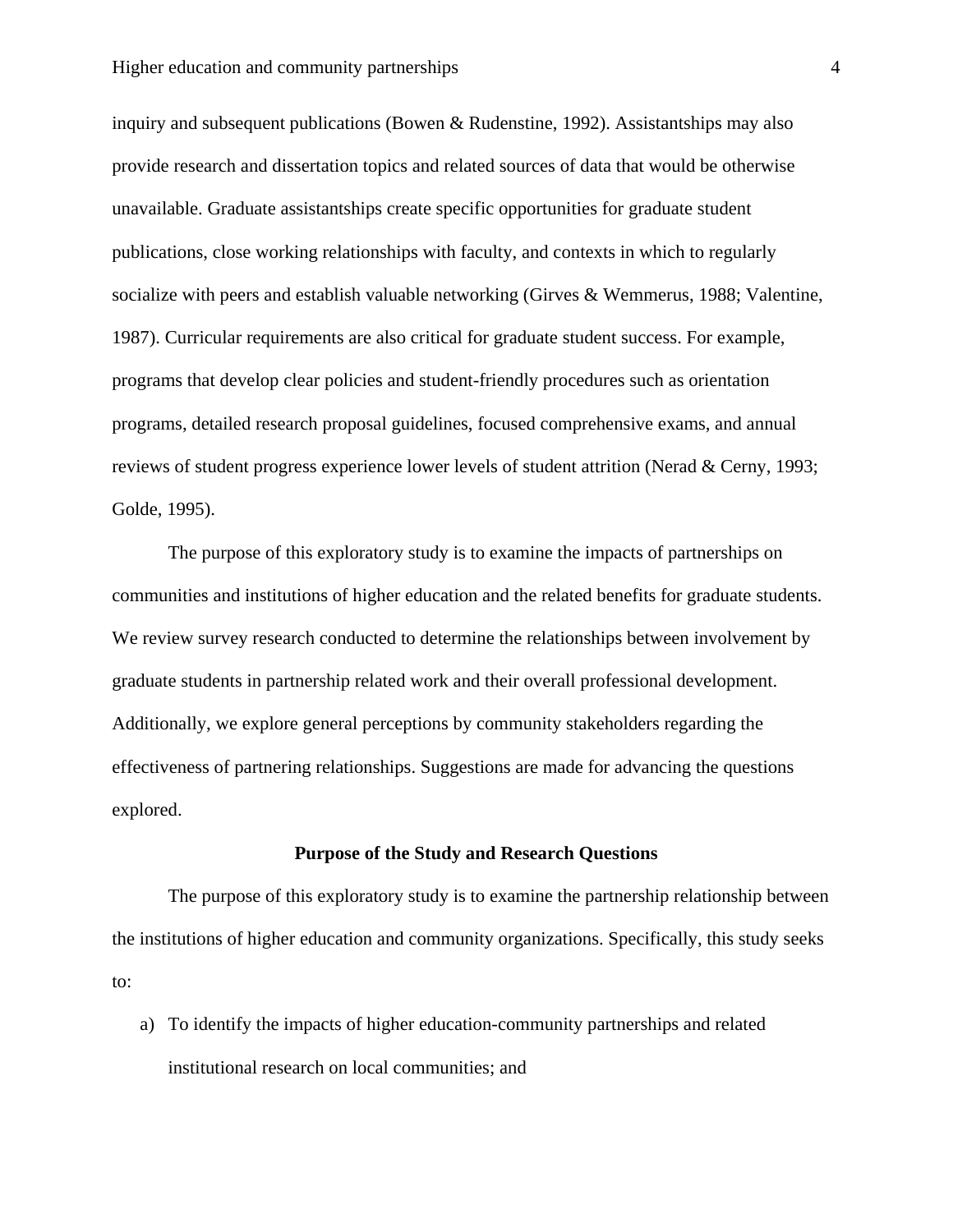b) To study the impacts of participating in and conducting related institutional research in the context of higher education-community partnerships on the development of graduate students.

This exploratory examination is aimed toward the development of understanding regarding specific factors associated with school-university partnerships. In an era, when higher education is pressured for further accountability in many dimensions and the expectations of the local, national, and international communities are increasing, higher education institutions are struggling to find better ways to meet these expectations and better serve these communities through research and scholarship.

We examine the collaboration relationships between the institutions of higher education and community organizations as well as the following research questions. Figure 1 below illustrates the relationships in the collaboration between institutions of higher education and community organizations under investigation.



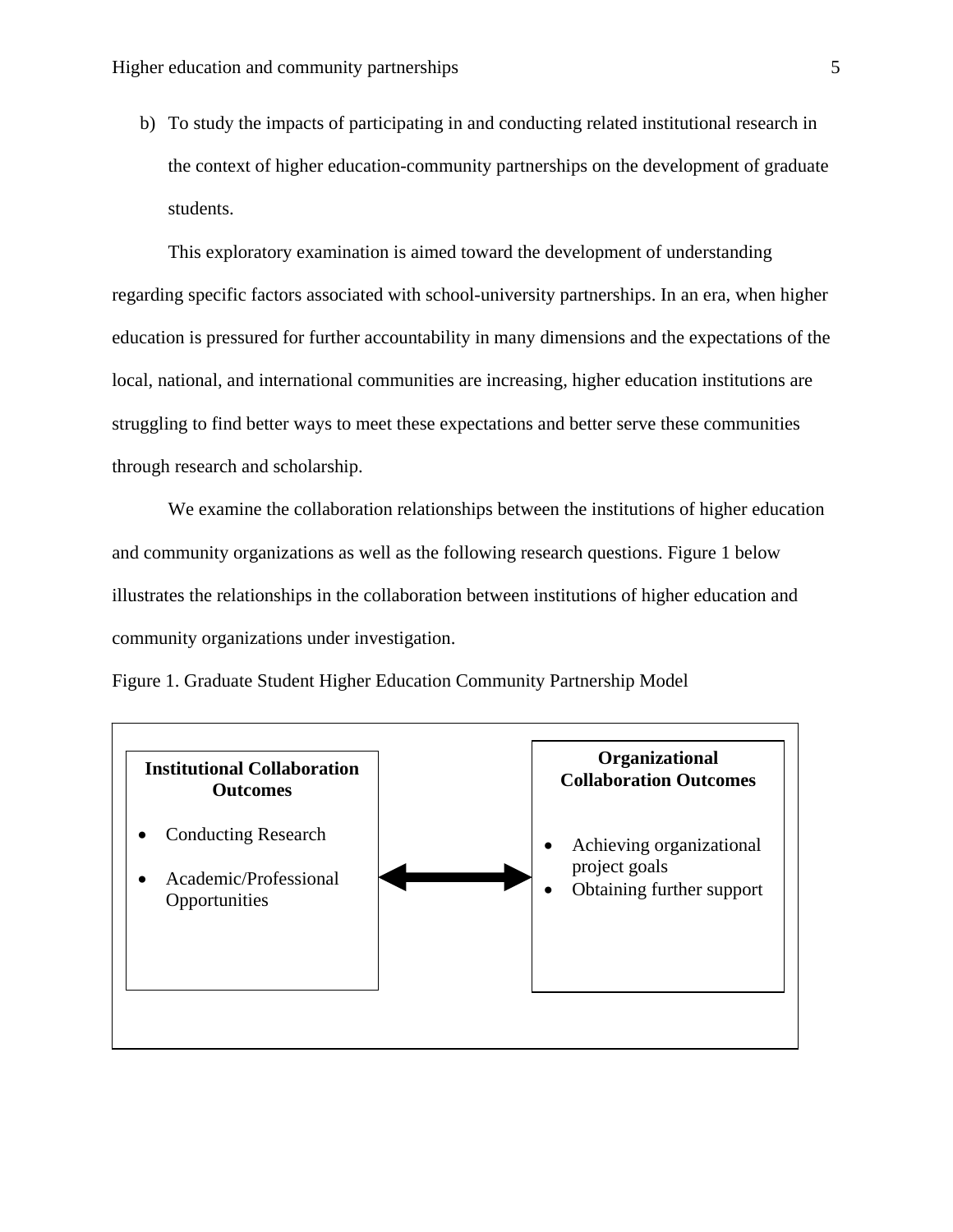A survey of graduate students examined the following research questions:

- 1) How important is conducting research to graduate students?
- 2) What are the outcomes of conducting research?
- 3) What academic opportunities are offered to students as a result of these research projects?
- 4) What influences have these research projects made on graduate students?
- 5) Is there a relationship between the number of research projects graduate students are involved with and the number of conference presentations and publications they produce?
- 6) Is there a relationship between the number of research projects in which graduate students are involved and their networking opportunities?

A survey of higher education-community partnerships explored the following research questions (adopted from Maurrasse, 2002):

- 1. Were residents integral in shaping the direction of the partnership?
- 2. Was the self-sufficiency of residents enhanced by the partnerships?
- 3. Were principle investigators sensitive to community needs and well trained and well equipped to carry out the tasks?
- 4. Were the community organizations able to leverage additional support of varying types (internal and external)?
- 5. Were residents knowledgeable about how best to take advantage of the institution's resources?

#### **Review of Literature**

The community development literature focuses on a number of aspects including, the elements or conditions that would lead to community change (Keating & Smith, 1996; Baer &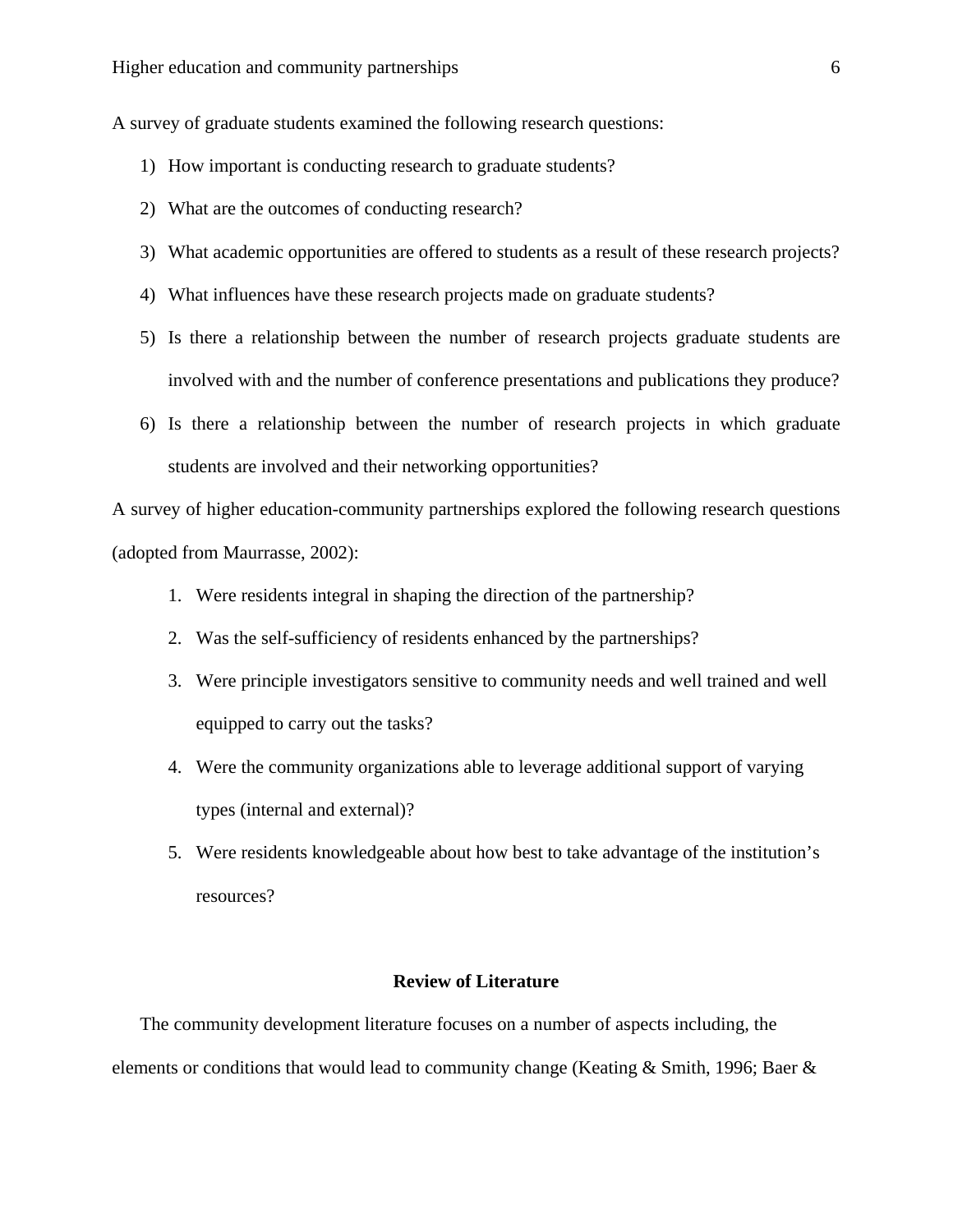Williamson, 1988; Downs, 1981; Wiewel, Teitz, & Giloth, 1993; Chaskin & Brown, 1996; Checkoway, 1995; Rubin, Innes, & Fleming, 1998) at the individual, social, and economic levels. Chaskin and Brown suggest six dimensions of community and neighborhoods that lead to change (1996). These dimensions include the following:

- 1. Human capital: includes improving skills and knowledge the individuals in the community through training, continuing education, social services and programs, and leadership development.
- 2. Social capital: includes improving interpersonal networks, coordination, trust, and cooperation for mutual benefit both among the community members and with the outside organizations interacting with the community organizations.
- 3. Physical infrastructure: includes improving affordable housing, transportation, play grounds, child care services, and open space.
- 4. Economic infrastructure: includes increasing goods and services distributed and improving capital flows within the community and between the community and the outside world, such as improving job opportunities and capitalization of private commercial and financial institutions within the community.
- 5. Institutional infrastructure: includes organization development, and improving the effectiveness of leadership of the community's public, nonprofit, and private-sector institutions.
- 6. Political strength: includes increasing community's involvement in the political arena at the state and federal legislative levels and their ability to voice their issues and concerns to their political representatives and institutions.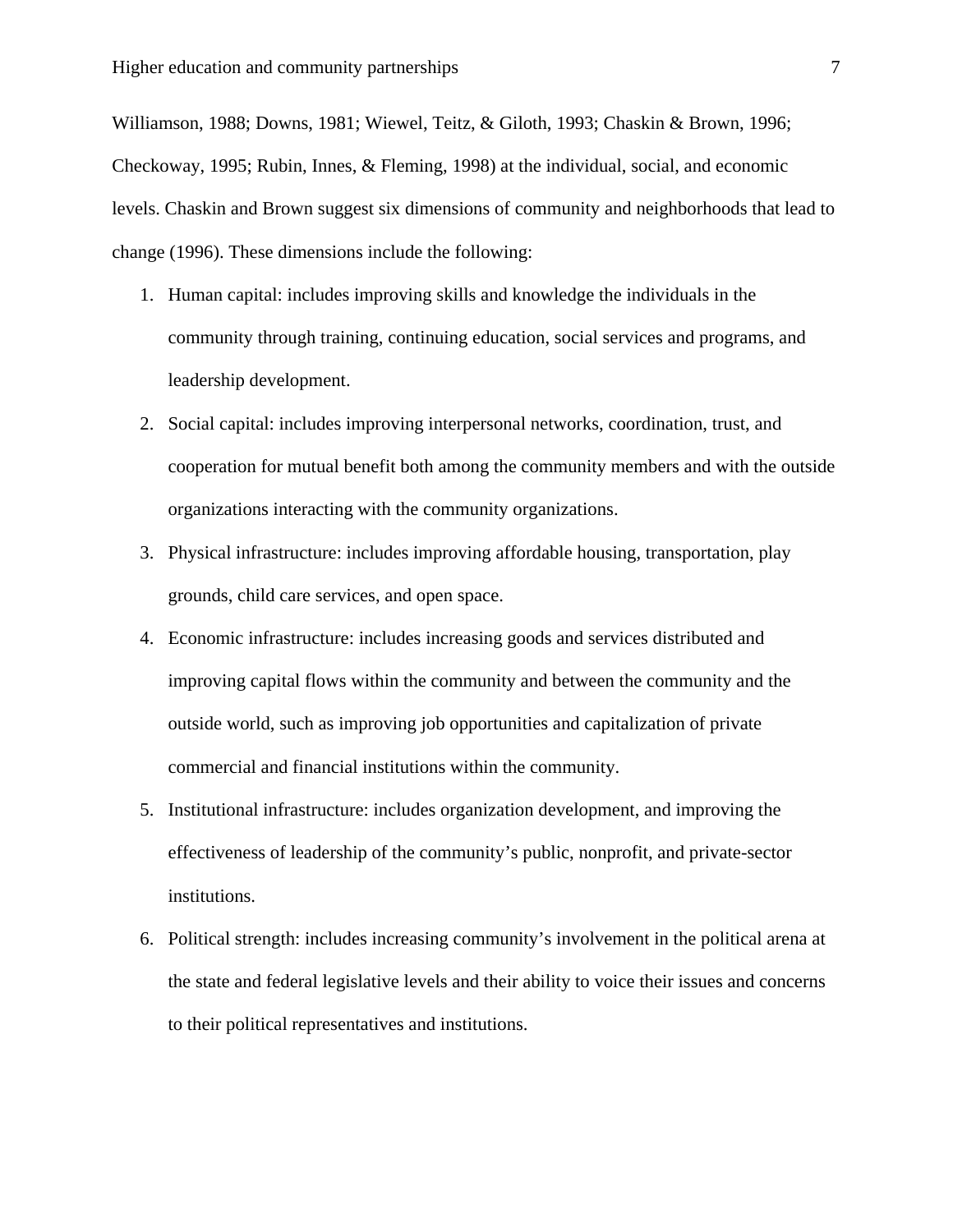Other authors studied partnerships and collaboration in nonprofit community-based organizations and government agencies from the perspective of improvement of organizational cost-effectiveness, enhancement of the partnership and collaboration capacity, and sustainability of social services (Weiner &Alexander, 1998; Cropper, 1996; Clegg & Hardy, 1999; Harrison & Weiss, 1998).

Collaboration is defined as "a process through which parties who see different aspects of a problem can constructively explore their differences and search for solutions that go beyond their own limited vision of what is possible" (Gray, 1989, p. 5). By pooling available resources, partnerships and collaborations are more likely to achieve increased efficiency and costeffectiveness of services and programs, new funding sources and opportunities, and diversify organizational networks (Charns &Tewksbury, 1993; Gray, 1985; 1989; 1996; Smith, Carroll & Ashford, 1995; Wood & Gray, 1991). Other scholars, however, have challenged the general concept of interorganizational or community related partnerships. These challenges include concerns regarding turf and territoriality issues, identifying and addressing differences in organizational norms and procedures, expanding communication both within and across organizations, coping with tensions concerning organizational autonomy and differential power relations, maintaining community accountability and identifying appropriate community representatives, and managing logistical issues such as program monitoring and the timeconsuming nature of establishing and maintaining multiorganizational partnerships (Takahashi & Smutny, 2002; Israel, Schulz, Parker, & Becker, 1998; Weiner & Alexander, 1998). The motivations and conditions for a healthy collaborative formation have also been explored in the literature (Wood & Gray, 1991; Hageman, Zuckerman, Weiner, Alexander, & Bogue, 1998; Bazzoli, Stein, Alexander, Conrad, Sofaer, & Shortell, 1997; Feeney, 1997; Israel et al., 1998).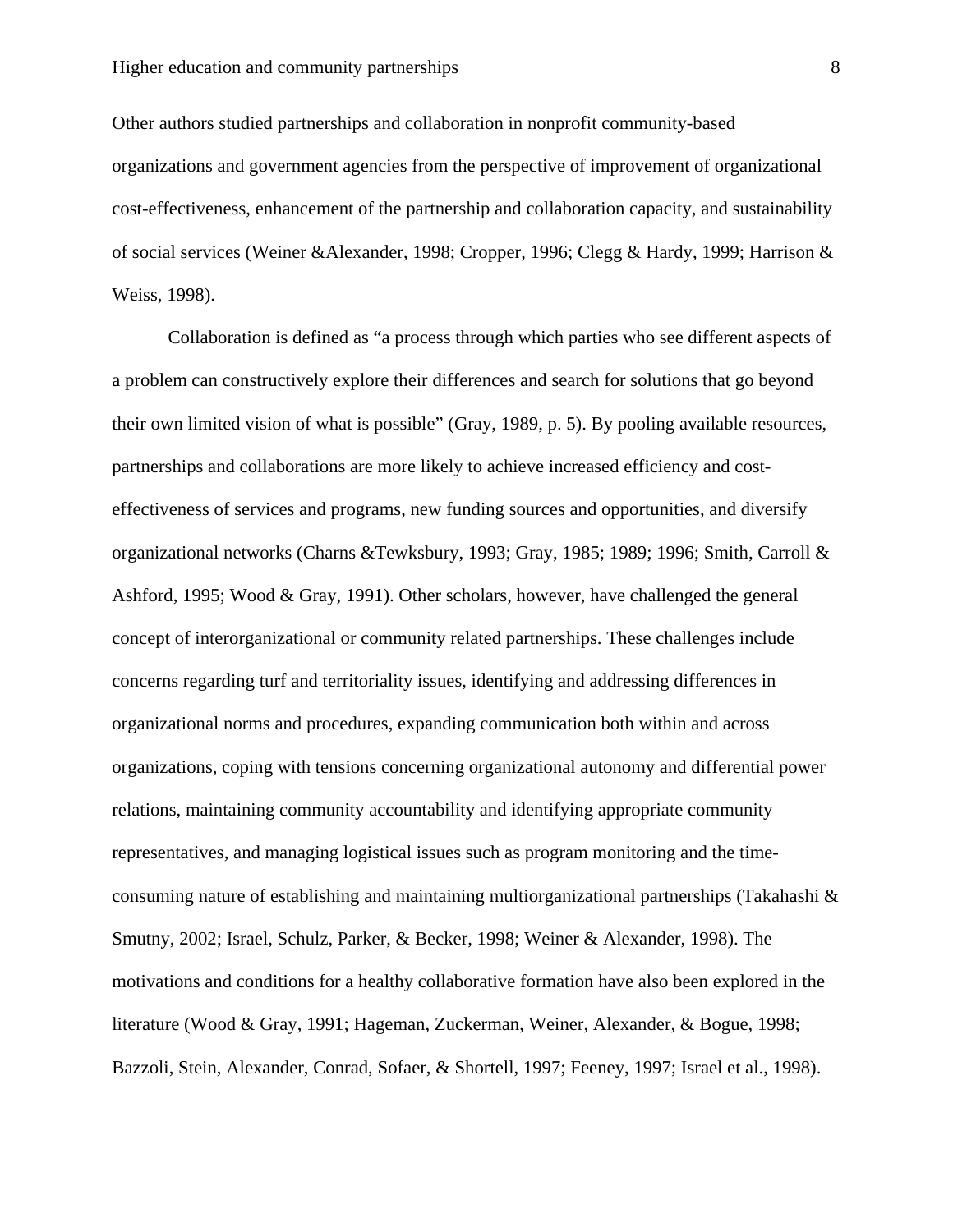Community outreach activities undertaken by academic institutions are generally expected to produce benefits for both the community and the university in which facilities projects, community development, technical assistance, and community planning are engaged (Vidal, et al., 2002). Some scholars criticize higher education-community partnerships. Such critiques often claim failure of such efforts to address increasing and complex problems and issues emerging US urban communities (Boyer, 1990; Lynton & Elman, 1987; Bok, 1982). These critiques, however, may characterize poorly managed partnerships rather than describe the broad scope of higher education-community partnership efforts. In order to realize the full benefits of a partnership, committed parties need to have means for communicating effectively, efficiently, and frequently, including both formal and informal channels (Austin, 2000).

Research on graduate students indicates that many of them are challenged by financial issues, personal concerns, curricular requirements, and relationships with faculty (Dolph, 1983; Jacks, Chubin, Porter, & Connolly, 1983; Benkin, 1984; Valentine, 1987; Hirt & Muffo, 1998; Akdere, 2004). The availability of adequate funding is crucial for graduate students in financially securing their academic and personal lives. The availability of both financial and academic support can determine who completes degrees, especially when all requirements except the dissertation have been fulfilled (Benkin, 1984; Cryer, 1998). Cooke et al. (2004) stated that students become more concerned about their finances as they progress through university, therefore, according to the aforementioned study, students with high financial concerns feel more anxiety or nervousness.

In addition to learning traditional study skills, students need guidance regarding how to work together, to learn from each other, and to use new technology. Peer support and an academic environments that fosters graduate student interaction as part of the learning process, is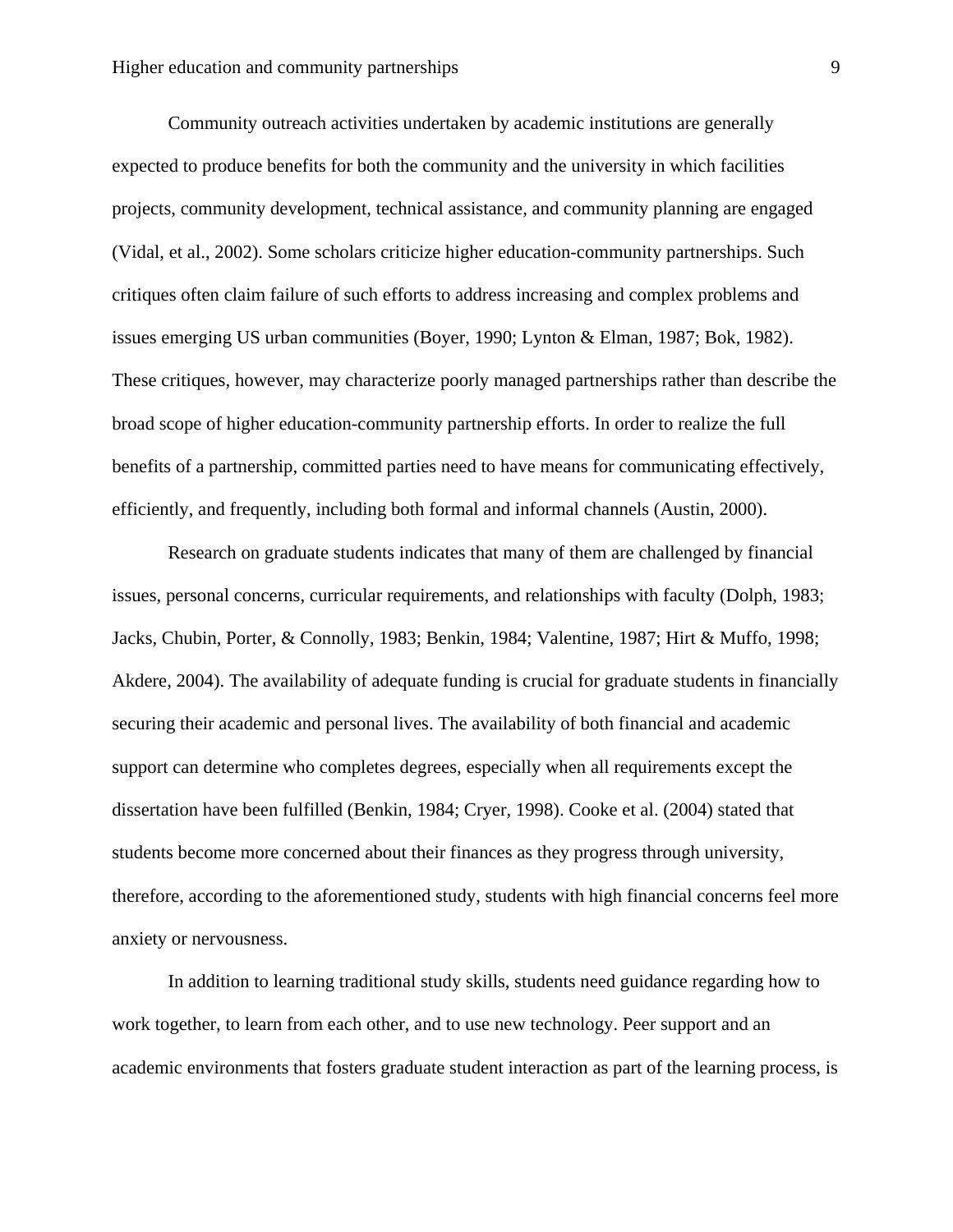#### Higher education and community partnerships 10

necessary for successful and positive outcomes. Graduate students with some form of funding from any given discipline such as education, sociology, medicine, engineering, management, and humanities are more likely to complete their degree programs (Jack, Chubin, Porter, & Connolly, 1983; Valentine, 1987; Dolph, 1983; Dean & Gray, 1998). Furthermore, graduate students with research assistantships are much more likely to succeed both in degree completion, securing faculty positions as a result of their engagement with research and publishing, and engage in work associated with their work in graduate school (Bowen & Rudenstine, 1992). Cooke et al.'s (2004) study found that graduate students involved in research and publishing in refereed journals, who worked closely with faculty, regularly socialized with their peers, and, consequently, establish valuable networking were less likely to worry about their post-graduate school futures (Girves & Wemmerus, 1988; Valentine, 1987; Sayed et al., 1998).

In terms of the personal concerns for graduate students, significant differences between the expectations and the realities of graduate school result in high levels of discomfort and dissatisfaction among graduate students (Baird, 1978). Curricular requirements are also critical in graduate school experience. For example, programs that develop clear policies and studentfriendly procedures such as orientation programs, detailed research proposal guidelines, focused comprehensive exams, and annual reviews of student progress experience lower levels of student attrition (Nerad & Cerny, 1993; Golde, 1995). Academic socialization and development has been classified into three consecutive influential stages in the graduate school process: (1) transition to the program; (2) acquisition of skills; and (3) conducting research (Tinto, 1993). Outstanding graduate students have experienced strong developmental opportunities in all three of these stages. Available research implies that graduate assistantships can lead to development at the social and professional levels and create greater likelihood for future success, can improve the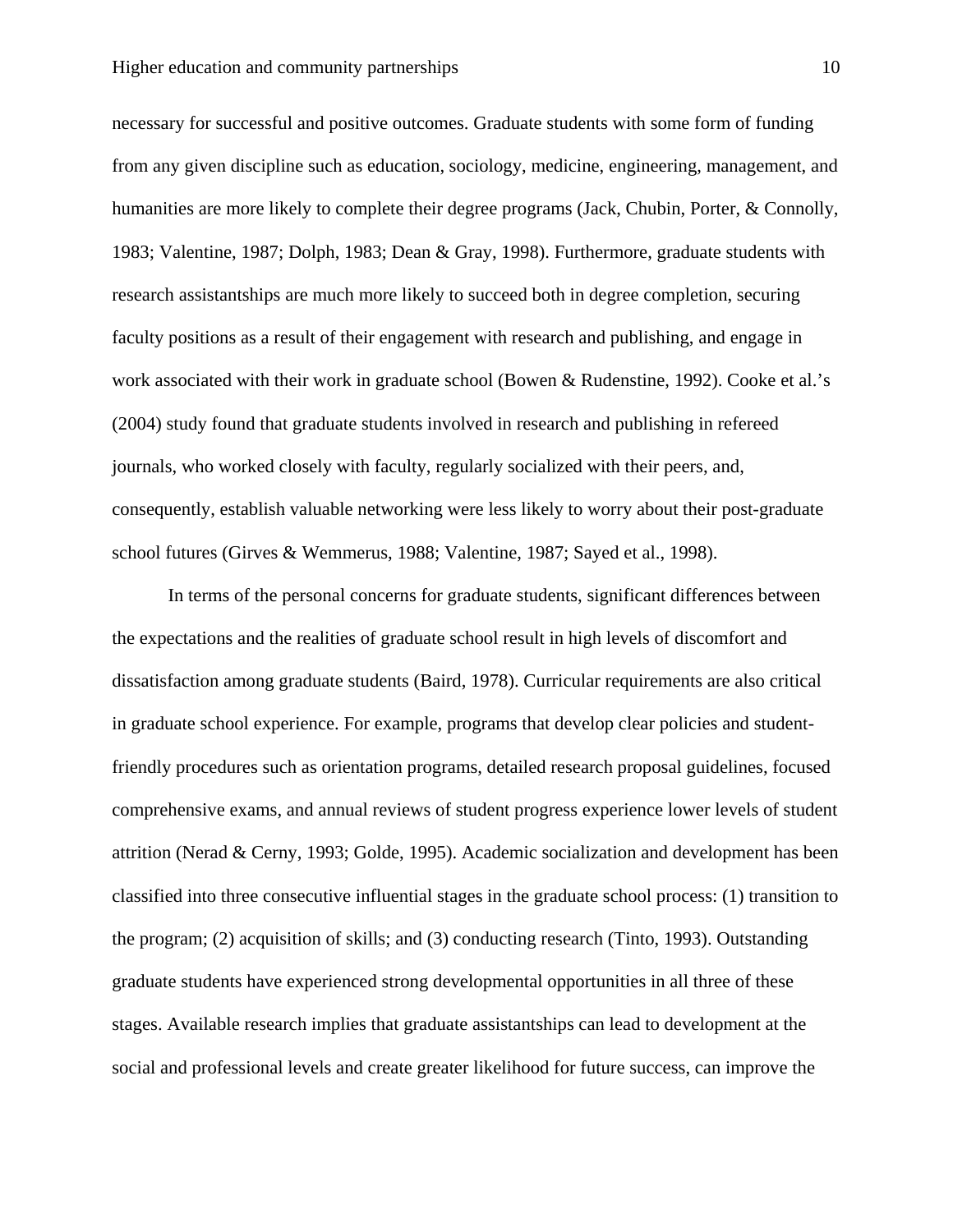overall outcomes for projects on which they (graduate assistants) work, and can lead graduate assistants to professional roles in areas associated with their work in graduate school.

#### **Methodology**

This is a correlational research study. The target population of this study includes: graduate students in higher education institutions, and community organizations. Respondents are graduate students from a tier one research university in the Midwestern United States and associated representatives from local and state-wide communities. For the purposes of data gathering, a questionnaire is designed for this survey method. The sample size was 382 graduate students and 213 community organizations ( $n = 595$ ). For the graduate student survey, the return rate was 214 (56 per cent), and for the community organizations, 128 (60 per cent) surveys were returned. The survey instrument was in closed form; multiple-item and 4-point scales were used to rank the items in the questions. Questions regarding demographic variables are also included at the end of the questionnaire. Before conducting the survey, a pilot testing was conducted among a sample of individuals and organizations from both of the populations. The data from graduate students were collected via questionnaire sent by US Mail. Date gathered from community organizations were collected using online surveys.

 The frequency of responses was conducted to assess the distribution of the participants. Means and standard deviations were also calculated for each item and scale to assess potential central tendencies. Descriptive statistics of demographic variables of the samples were presented in order to analyze the independent variables. Multivariate correlational statistics were done in the form of multiple regression to identify how much variance of the dependent variables will be accounted for by the combination of the independent variables. The Pearson Product-Moment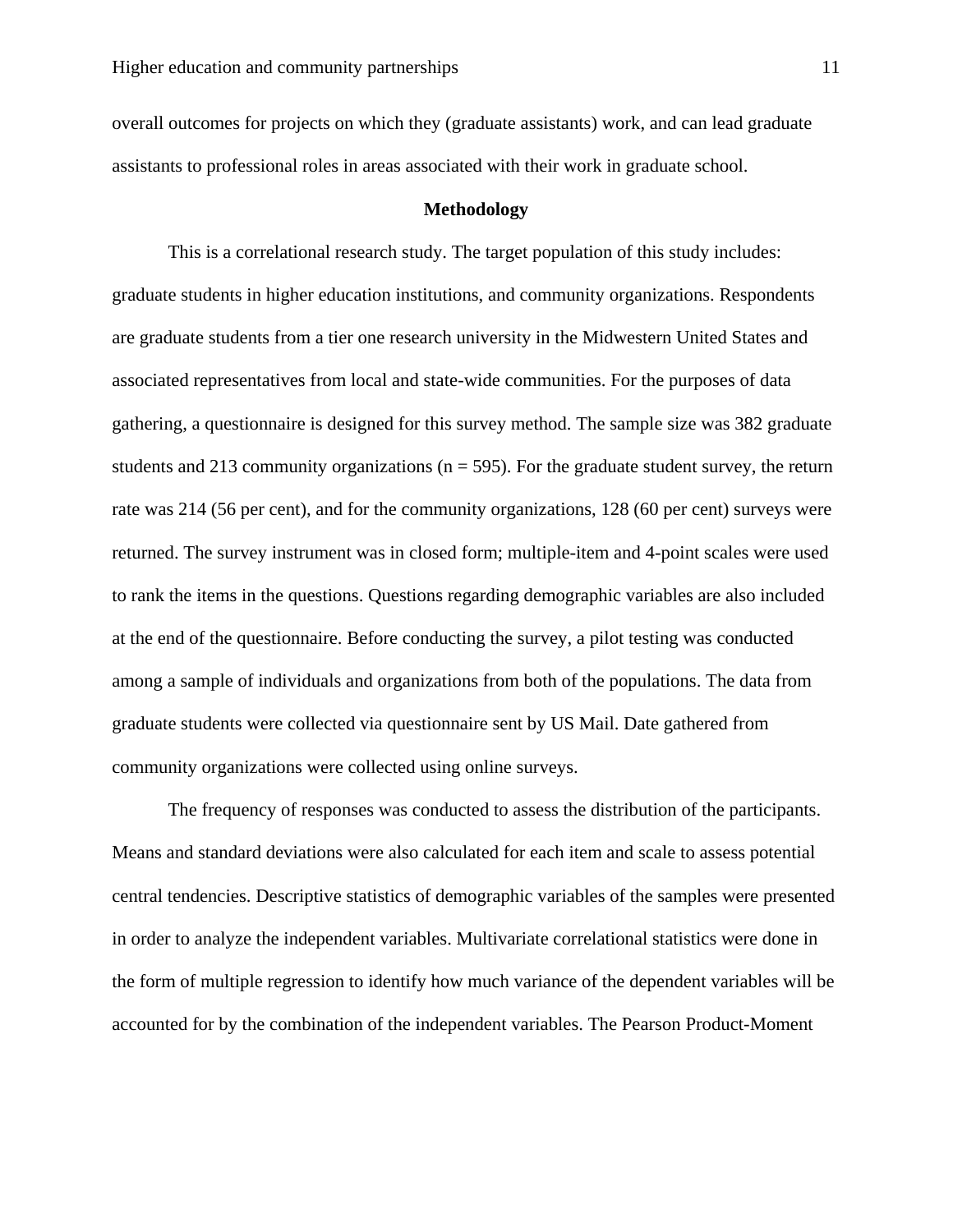Correlation Coefficient (r) was used to measure the degree of relationships between the variables.

#### **Results**

 The results component of this paper is divided into three sections. In the first section, the research questions in regards to the graduate students are addressed. In the second section, the research questions related to community organizations are investigated. And finally, in section three, the relationships between higher education and community collaborations are presented.

#### *Research Questions on Graduate Student Experience*

*Research Question 1: How important is research experience to graduate students?* 

This question asks four different aspects of possible research experience of graduate students. The participants were asked to respond to these items by choosing a value on a 1 to 4 point scale; 1, being the very important, 2, being somewhat important; 3, being not too important; and 4, being not at all important. The results are illustrated in Table 1. Importance of Conducting Research

| <b>The Criterion Variable</b>  | <b>Mean</b>  | <b>Standard Deviation</b> |
|--------------------------------|--------------|---------------------------|
| Research experience            | 1.708        | 0.954                     |
| <b>The Predictor Variables</b> | <b>Means</b> | <b>Standard Deviation</b> |
|                                |              |                           |
| Students' professional work    | 1.250        | 0.607                     |
|                                |              |                           |
| Financial contribution         | 1.458        | 0.658                     |
|                                |              |                           |
| Academic & scholarly dev.      | 1.291        | 0.624                     |
|                                |              |                           |
| Professional development       | 1.375        | 0.646                     |
|                                |              |                           |
|                                |              |                           |

Consequently, professional work, financial well-being, academic, scholarly, and professional development are positively related to graduate students' research experience ( $r_s = 0.063$ ;  $p =$ 

0.013).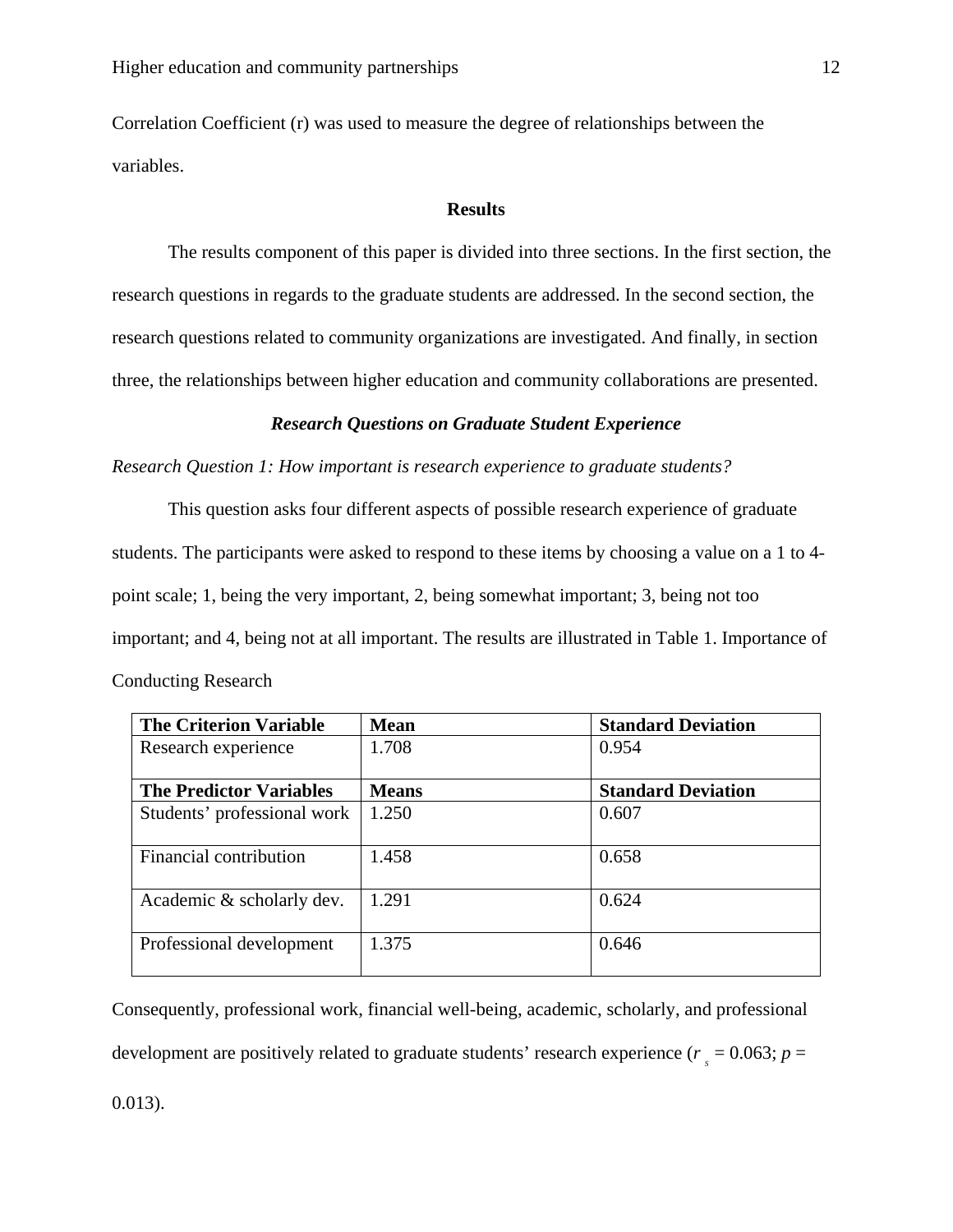#### *Research Question 2: What are the outcomes of conducting research?*

This question inquires about the outcomes of students' research involvement. Based on the frequency analysis, the most significant outcome of these projects is that they complement students' coursework (50%). The ranking continues as follows: fulfilling a requirement for an internship (26%); changing students' career direction (17%); and providing material for thesis/dissertation (6%). These statistics confirm the existing literature that research involvement provides many outcomes for the graduate student development and experience (Baird, 1978; Hirt & Muffo, 1998).

*Research Question 3: What academic opportunities are offered to the students as a result of their research involvement?* 

This question asks students whether any of their research involvement led to an article publication in a journal; a conference presentation; or a graduate thesis or dissertation. The assumption is that these projects present students with at least one of these opportunities. The results indicate that majority of the students (50%) were able to present their research findings in a conference, while 34% of them used their research projects for their graduate thesis or dissertation, and 16% of them were able to publish in a refereed journal. Getting published for a graduate student is naturally a great challenge and the findings undoubtedly verify this struggle. Nevertheless, research involvement makes a significant contribution to the overall academic and scholarly development of graduate students.

#### *Research Question 4: What influences has conducting research made on graduate students?*

The question attempts to explore the influences of conducting research on graduate students. According to the frequency statistics, the majority of the participants (39%) indicated that their research experience provided useful networking opportunities and resume enhancement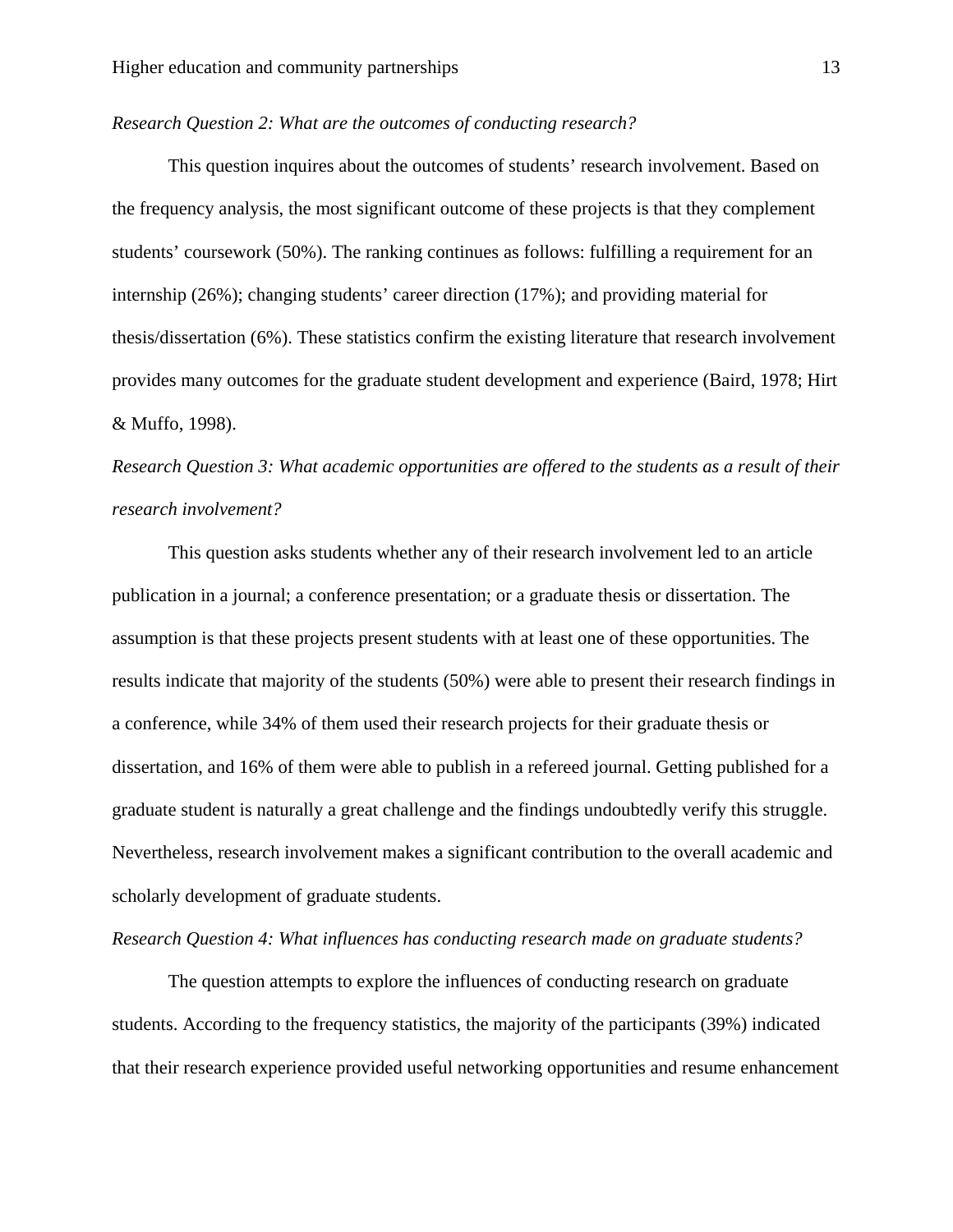that helped in obtaining employment, promotion, or salary increase. This supports the existing literature about that fact that graduate students with access to research opportunities are able to establish professional networking and enhance their academic credentials (Bowen & Rudenstine, 1992). Thirty-three percent of the students, on the other hand, stated that their experiences influenced their involvement with their respected fields. By increasing graduate student involvement within their respective fields, universities support broader institutional goals regarding outreach and service. Nineteen percent of the students stated that their experience influenced their choice of profession, while 9% indicated that it influenced their academic research and teaching agendas; thus, bridging teaching and research.

*Research Question 5: Is there an association between the number of research projects graduate students are involved with and the number of their conference presentations and publications in journals?* 

Based on the responses from the participants, there is a positive relationship between the number of research projects in which graduate student participated and the number of conference presentations and publications in journals they produce ( $r_s = 0.071$ ;  $p = 0.014$ ). Although this may not be surprising, it does indicate that graduate student work leads to focused, scholarly productivity. This finding supports available research regarding the relationship between the research involvement and publishing and conference presentations (Dolph, 1983; Valentine, 1987; Bowen & Rudenstein, 1992)

*Research Question 6: Is there an association between the number of research projects in which graduate students are involved and their networking opportunities?* 

The relationship between the number of research projects in which graduate students are involved and their networking opportunities is positive ( $r<sub>s</sub> = 0.062$ ;  $p = 0.018$ ). This result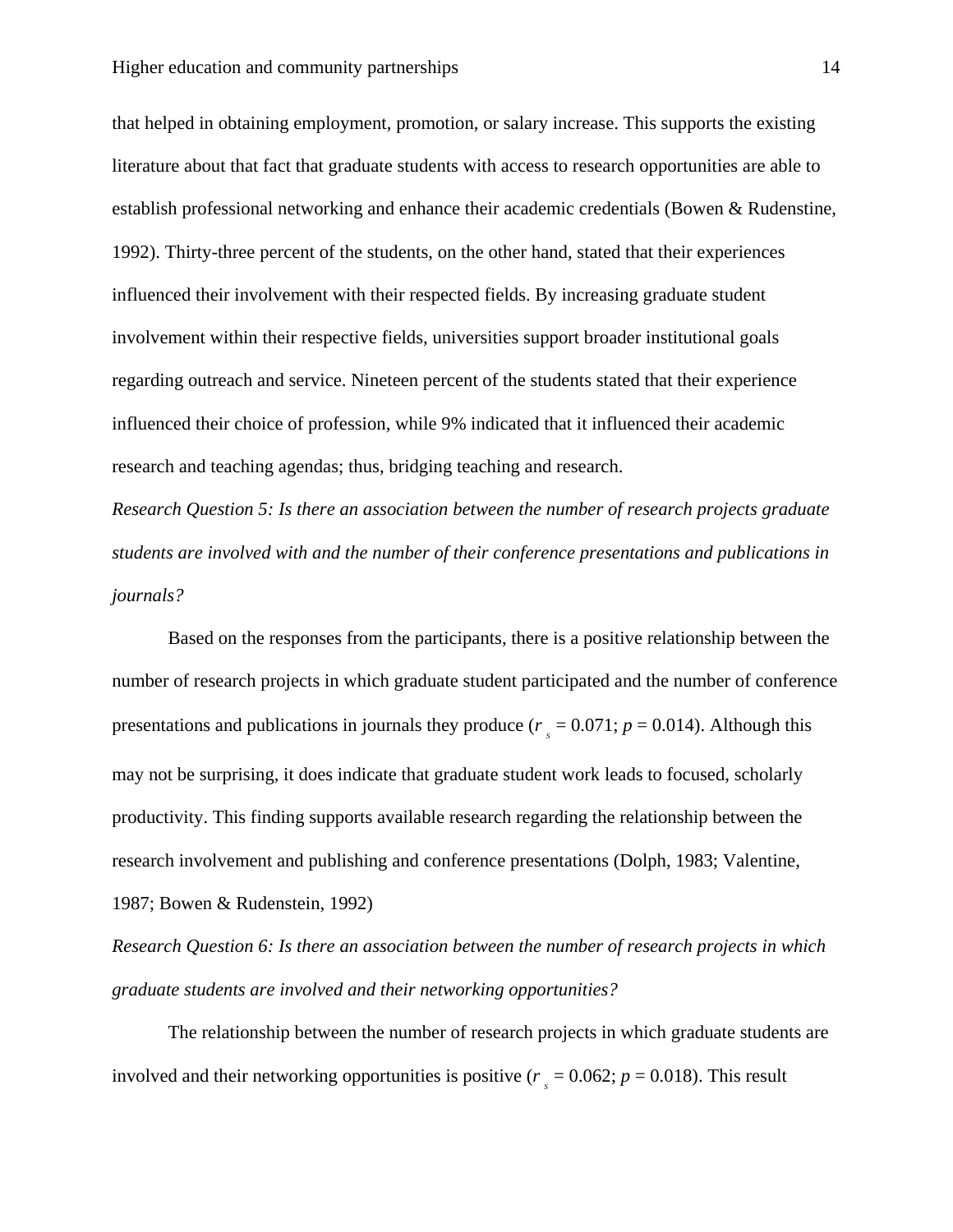supports the existing literature in that research involvement is an important part of networking within the academia (Girves & Wemmerus, 1988; Valentine, 1987).

#### *Research Questions on Community Organizations*

#### *Research Question 1: Were residents integral in shaping the direction of the partnership?*

On a 1 to 4-point scale; 1 being the highest level of involvement, the mean for this criterion is 1.1, indicating that majority of the organizations have been integral in determining the direction of the partnership. Given the nature of the partnership, however, this is not surprising. These community organizations establish such partnerships through the funding opportunities they receive from the higher education institution. Therefore, they are only required to follow the funding guidelines and it is completely up to these individual organizations to decide what direction they want with the partnership effort. In some unique cases, however, due to the nature of funding organizations may feel restrained by these requirements. The importance of organizations to be in charge of determining the direction of the partnership in terms of achieving success has also been indicated in the literature (Cox, 2000; Harkavy & Puckett, 1991, 1992; Hackney, 1986; Bender, 1988).

#### *Research Question 2: Was the self-sufficiency of residents enhanced by the partnerships?*

This question explores whether the resident capacity was improved as a result of this partnership. This criterion may include multiple levels and aspects of personal skills, referring to human capital of the residents, including that of the community leaders. On a 1 to 4-point scale; 1 being the highest level of self-sufficiency enhancement, the mean for this criterion is 2.3, indicating that certain portion of the respondents felt the enhancement of self-sufficiency among their residents. This is partially due to the planned outcome of their individual projects, suggesting that some of the partnerships did not consider this potential as an outcome, and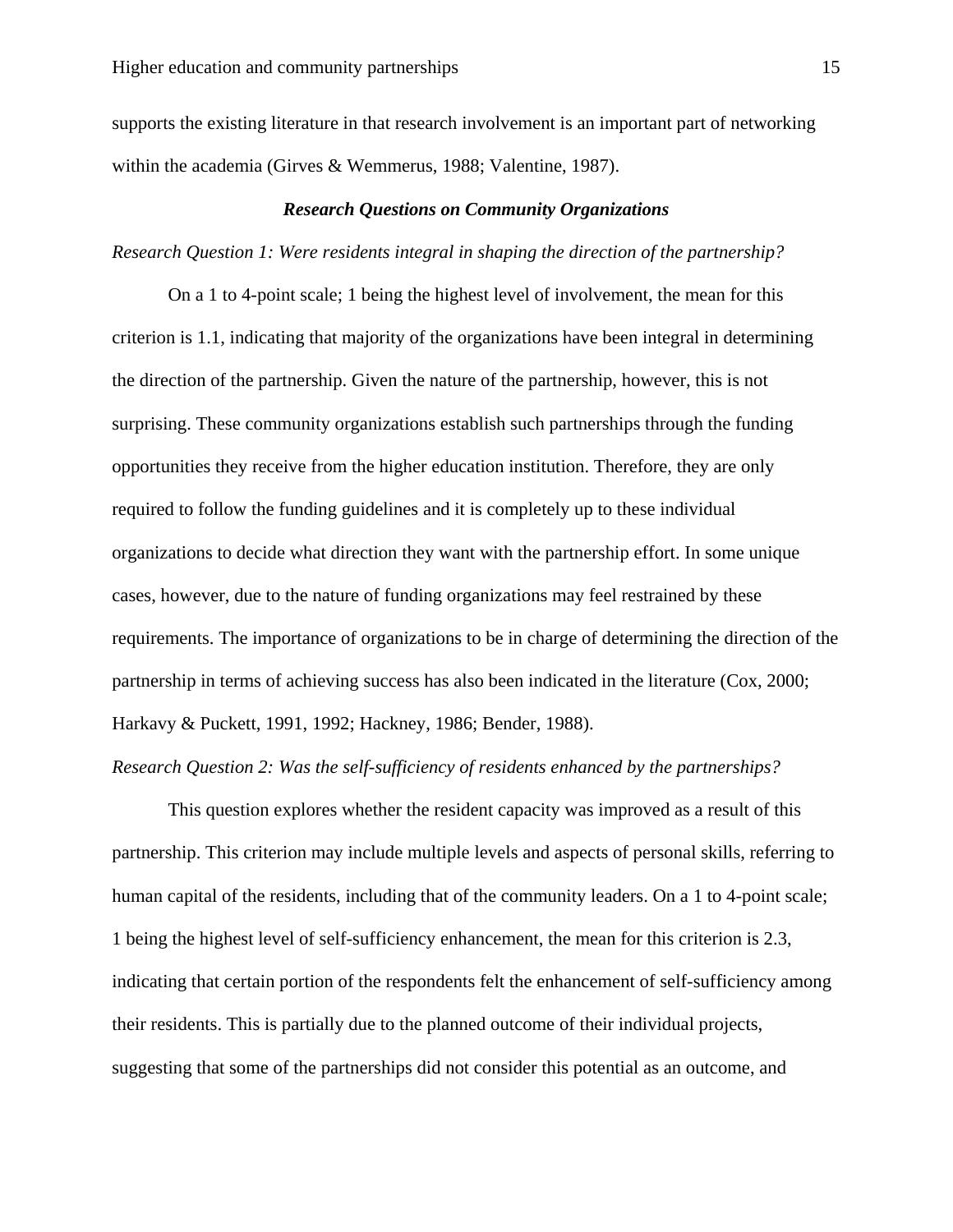consequently did not view the collaboration from this perspective. This is an essential expected outcome of any given higher education-community partnership (Kanter, 1994; Vidal et al., 2002; Rubin, 2000; Burke, 1999; Rubin et al, 1998; Wood & Gray, 1991).

*Research Question 3: Were the principle investigators sensitive to community needs and well trained and well equipped to carry out the tasks?*

On a 1 to 4-point scale; 1 being the highest level of sensitivity and research training, the mean for this criterion is 1.9, indicating a significant level of sensitivity towards the community and training in research in various settings. This question poses a central issue in conducting research, especially in field studies. As a matter of fact, the competency and experience in conducting research that involves multiple epistemologies may be a detrimental factor in the success or the failure of the partnerships (Vidal et al., 2002; DeMulder & Eby, 1999; Maurrasse, 2002; Potter & Chickering, 1991; Jackson & Meyers, 2000). Since institutions of higher education are represented by these researchers, their conduct of research and expertise becomes a more critical issue in partnerships.

*Research Question 4: Were the community organizations able to leverage additional support of varying types (internal and external)?* 

One of the goals of higher education-community partnerships is to encourage community organizations to seek internal and external support to increase and maximize their sources, especially in the form of funding (Cox, 2000; Wiewel et al., 1993; Jackson & Meyers, 2000). In fact, some of these partnerships were established solely to serve this purpose of providing evidence of success or potential improvement of a community program or service to use as a basis for further funding both from governmental agencies, nonprofit organizations, and corporate sector. On a 1 to 4-point scale; 1 being the highest level of utilization, the mean for this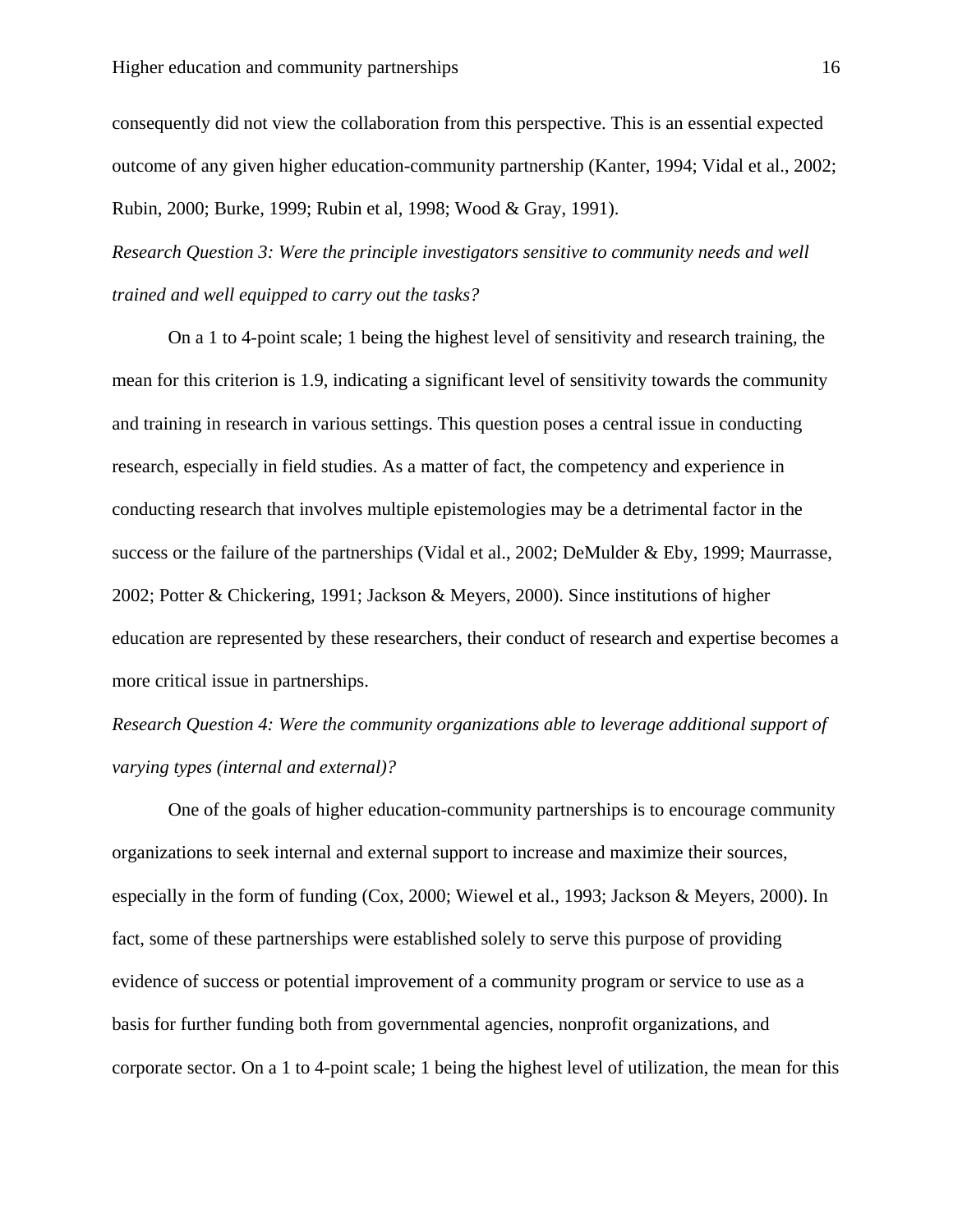criterion is 2.9, indicating a moderate to below moderate level of success in the ability to leverage additional support. Given the history of higher education-community partnerships in the context under study, this moderate level of response could be viewed positively, especially in an economy that has been in recession. However, this result may point to an important element for further exploration as future partnerships as they are re-designed and re-structured.

*Research Question 5: Were the residents knowledgeable about how best to take advantage of the institution's resources?* 

This issue is related to the efforts of the higher education institutions in terms of reaching out, publicity, and marketing. But, in a partnership situation, this may become even more important in order to maximize the outcomes and long term benefits of the collaboration (Williamson, 1985; Burke, 1999; Kanter, 1994, Austin, 2000; Backman & Smith, 2000; Provan & Milward, 1995; Takahashi & Smutny, 2002). On a 1 to 4-point scale; 1 being the highest level of knowledge and resource utilization, the mean for this criterion is 3.1, indicating an average level of knowledge on the resources of higher education institutions. To enhance the level of partnership, universities view on these collaborations should go beyond the consideration of partnerships as projects of providing research opportunities to their faculty and graduate students and include a broader perspective of more in-depth collaboration at all possible levels*.* 

|                             | <b>Mean</b> | <b>Standard Deviation</b> |
|-----------------------------|-------------|---------------------------|
| <b>Research Criterion 1</b> | 1.103       | 0.467                     |
| <b>Research Criterion 2</b> | 2.311       | 0.672                     |
| <b>Research Criterion 3</b> | 1.985       | 0.588                     |
| <b>Research Criterion 4</b> | 2.979       | 0.781                     |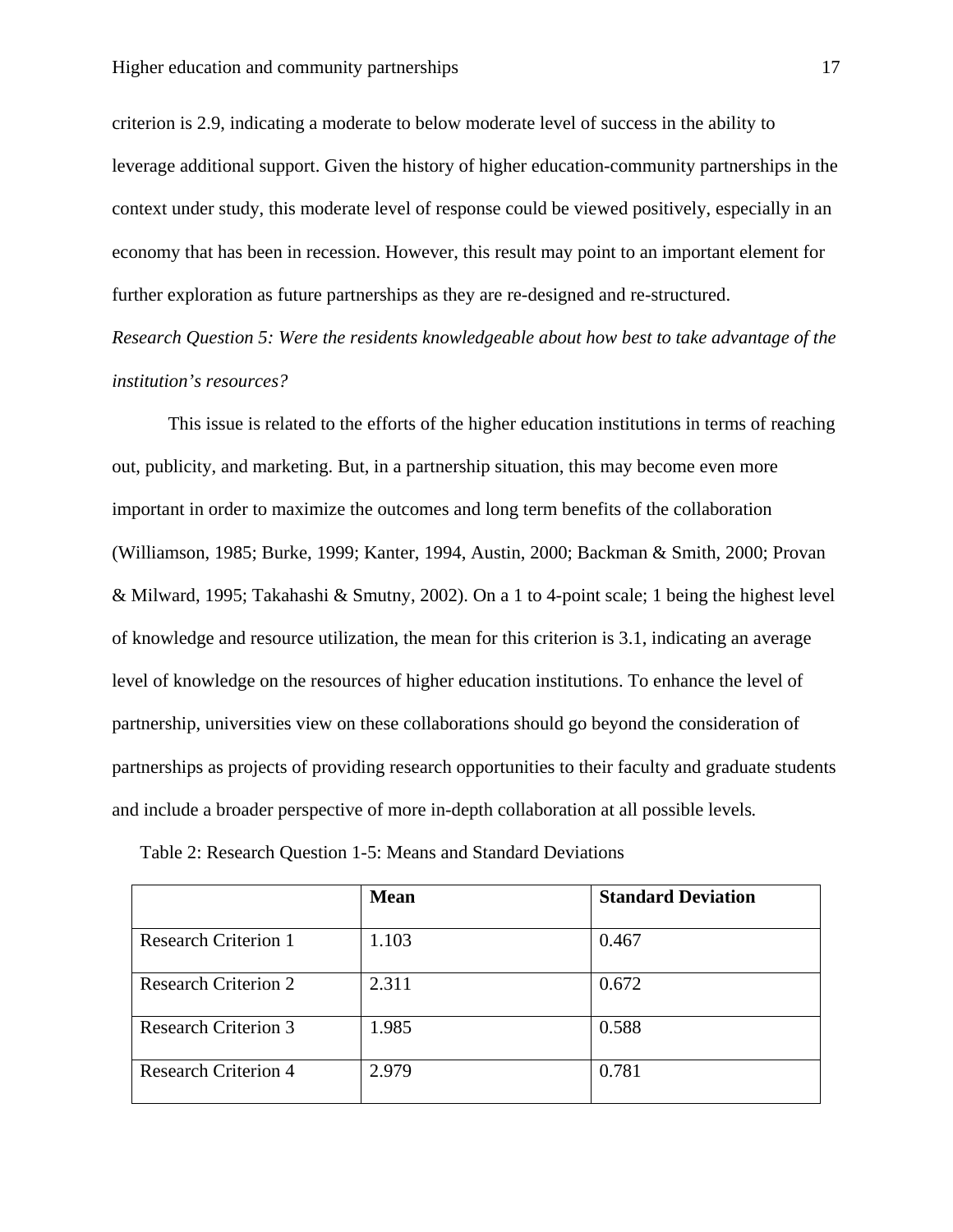| <b>Research Criterion 5</b> | 3.184 | 0.896 |
|-----------------------------|-------|-------|
|                             |       |       |

#### *Relationships between higher education and community collaborations*

The relationship between higher education institutions and community organizations in terms of collaboration were explored using the Pearson Product-Moment Correlation Coefficient. The correlation analyses presented a significant relationship among the variables of conducting research, academic/professional opportunities, achieving organizational goals, and obtaining further support. Table 3 presents the correlation results.

Table 3. Pearson Product-Moment Correlation Coefficient for Higher Education Community Organization Collaborations

|                                         | Conducting<br>research | Academic<br>/professional | Achieving<br>organizational | Obtaining further<br>support |
|-----------------------------------------|------------------------|---------------------------|-----------------------------|------------------------------|
|                                         |                        | opportunities             | goals                       |                              |
| Conducting research                     |                        | $.877**$                  | $.675**$                    | $.624**$                     |
| Academic/<br>professional opportunities | $.877**$               |                           | $.704**$                    | $.659**$                     |
| Achieving organizational goals          | $.675**$               | $.704**$                  |                             | $.689**$                     |
| Obtaining further support               | $.624**$               | $.659**$                  | $.689**$                    |                              |

**Correlations** 

\*\* Correlation is significant at the 0.01 level (2-tailed).

The above results suggest strong intersections between the variables identified. The connections between participation in higher education-community partnerships and opportunities for achieving academic and professional goals and development provide preliminary indications regarding the positive intersections between higher education-community partnerships and graduate student development leading, ultimately, to professionals who have expertise associated with the partnerships in which they have been involved.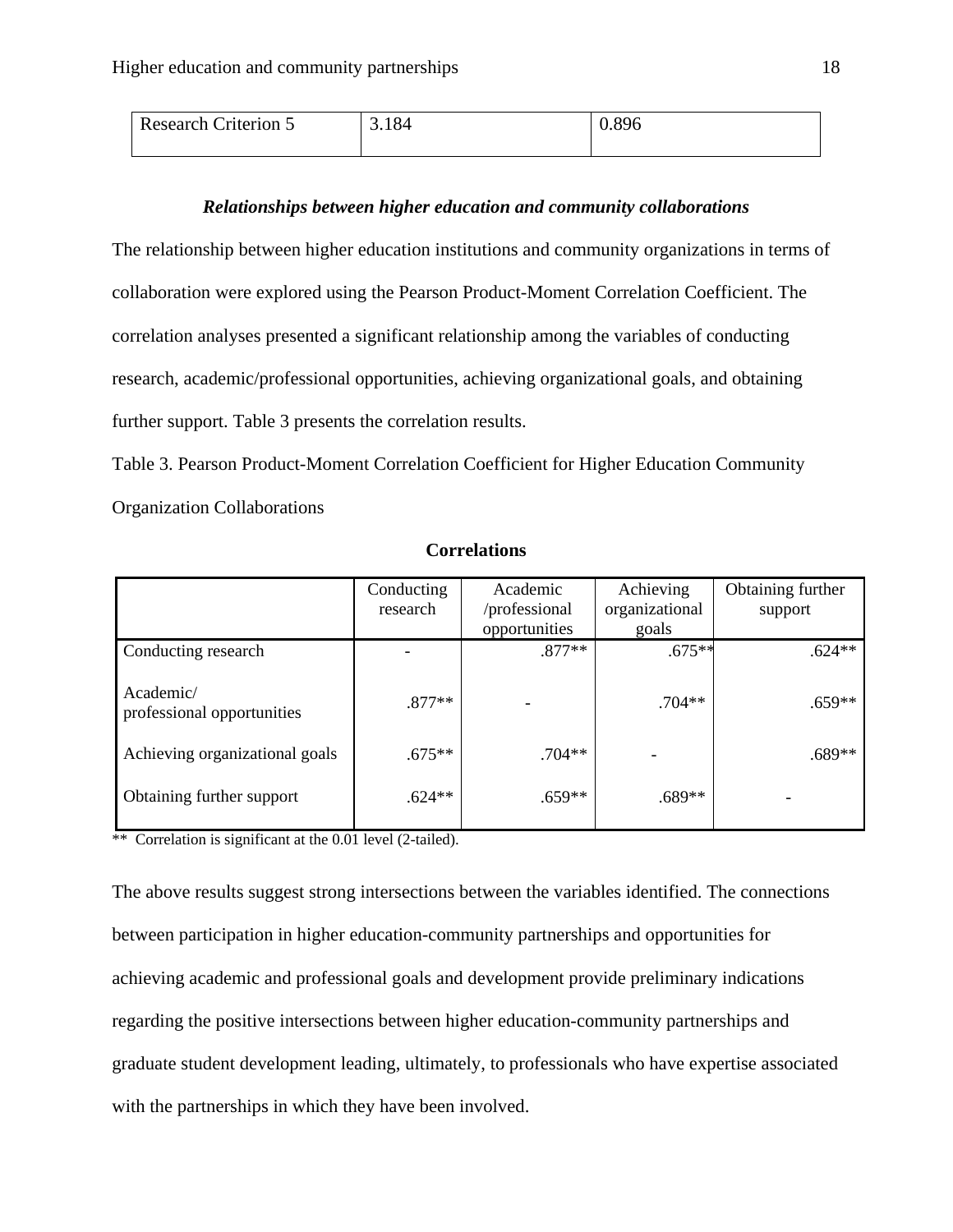#### **Conclusions and Recommendations**

The purpose of this exploratory study was to examine the impacts of partnerships on communities and institutions of higher education and the related benefits for graduate students. Our analysis of survey research conducted identified relationships between involvement by graduate students in higher education-community partnership related work and their overall professional development. Additionally, we explored general perceptions by community stakeholders regarding the effectiveness of partnering relationships and the intersections between higher education-community partnerships and the development of higher education stakeholders, particularly graduate students.

Although our study, largely, treated data regarding graduate student development and the perceived effectiveness of higher education-university partnerships separately, our findings do provide preliminary indications regarding the potential fruitfulness of additional investigation. It is our desire to utilize more sophisticated analysis to explore interactions within the data set reported within. More importantly, studies should be designed that explore more specifically the interactions between higher education-community partnerships and stakeholder development. Graduate students are one category of several layers of participants and stakeholders in higher education-university partnerships. The impact of such partnerships on these the personal and professional development of these stakeholders is an important future consideration. A more specific research agenda is provided in the presentation associated with this paper (but is not included within due to space limitations).

Supportive institutional structure, commitment by organization leaders, and commitment of resources are necessary ingredients for successful partnership formation in which the formation of community partnerships requires serious commitment on the part of all participants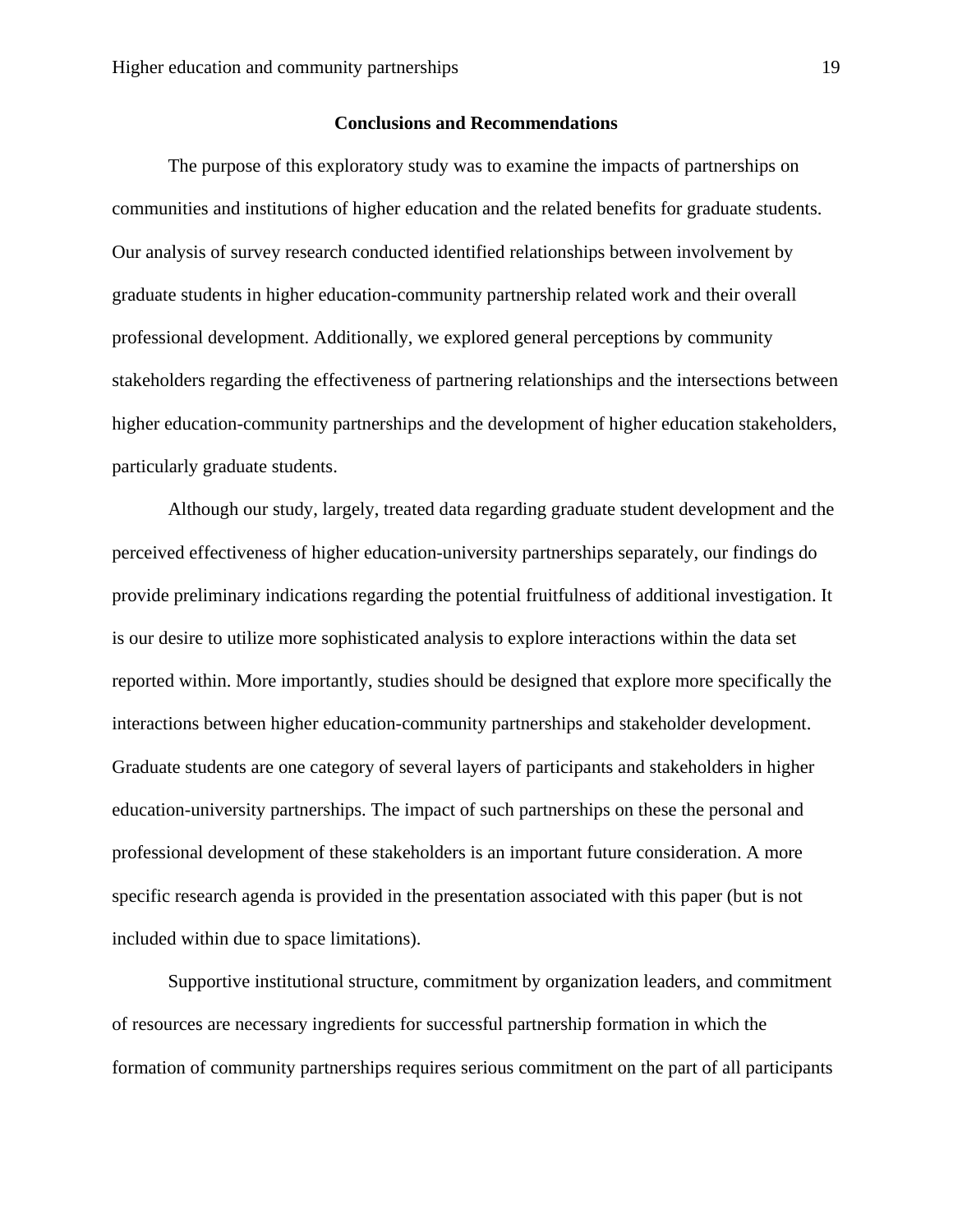(Jackson & Meyers, 2000). In this new era of accountability, especially among the public institutions, there is an increasing focus on civic engagement and character building at all levels. We hope that this exploration may stimulate additional work considering the broad array of potential impacts for higher education-community partnerships.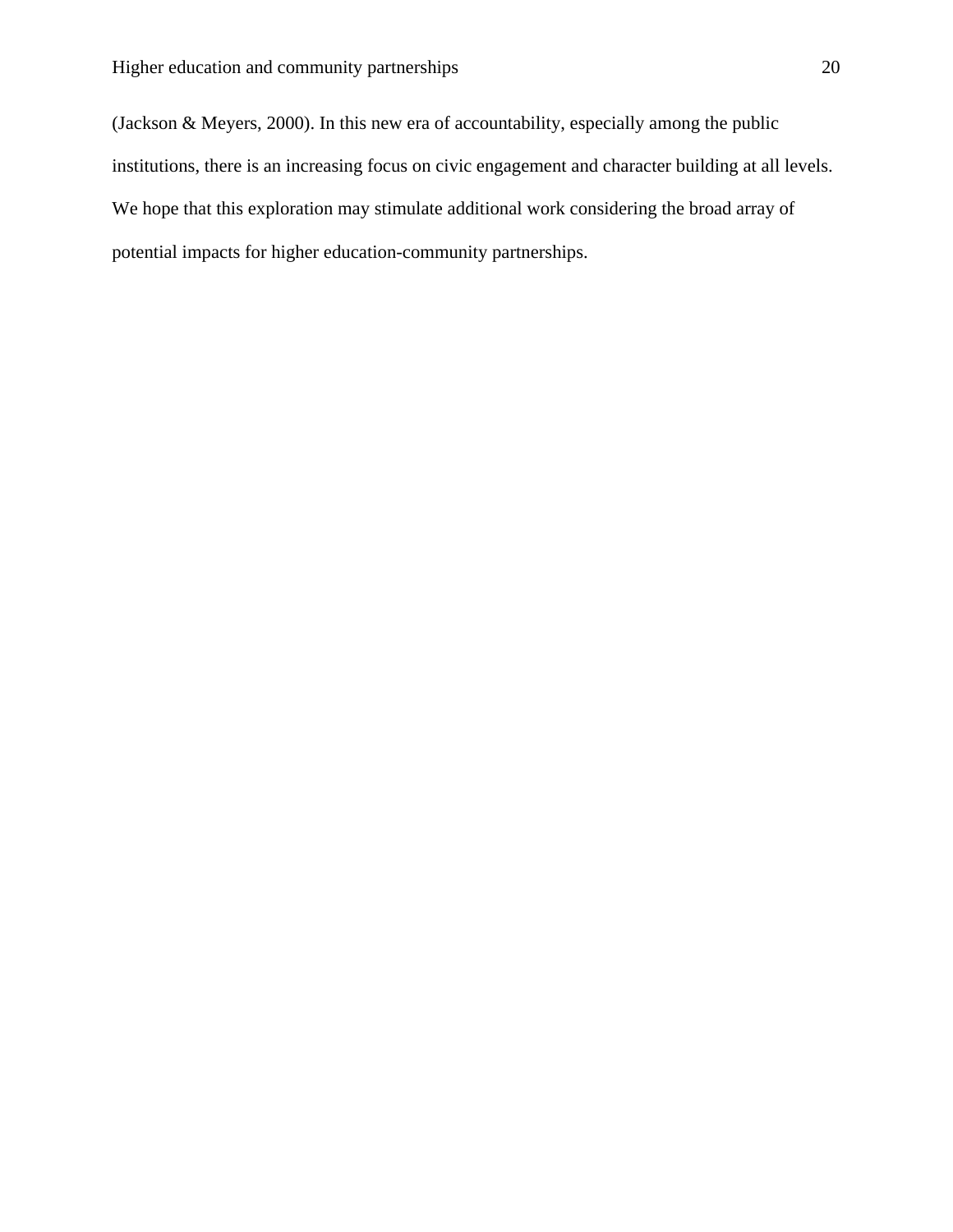## **References**

- Akdere, M. (2004). HRD in community development: A U.S. case study of diverse community development. In T. Egan & L. Morris (Eds.), *Academy of Human Resource Development 2004 International Conference Proceedings.* Bowling Green, OH.
- Austin, J. E. (2000). Strategic collaboration between nonprofits and businesses. *Nonprofit and Voluntary Sector Quarterly, 29*(1), 69-97.
- Backman, E. B., & Smith, S. R. (2000). Healthy organizations, unhealthy communities? *Nonprofit Management & Leadership*, *10*(4), 355-373.
- Baer, W. C., & Williamson, C. B. (1988). The filtering of households and housing units. *Journal of Planning Literature,* 3(2), 27–139.
- Baird, L.L. (1978). Students' expectations and the realities of graduate and professional schools. College and University, 54(1), pp. 68-73.
- Bazzoli, G. J., Stein, R., Alexander, J. A., Conrad, D. A., Sofaer, S., & Shortell, S. M. (1997). Public private collaboration in health and human service delivery: Evidence from community partnerships. *Milbank Quarterly*, *75*(4), 533-562.
- Bender, T. (1988). Introduction. In *The university and the city: From Medieval origins to the present.* New York, NY: Oxford University Press.
- Benkin, E. M. (1984). *Where have all the doctoral students gone? A study of doctoral student attrition at UCLA.* Unpublished doctoral dissertation. University of California at Los Angeles.
- Bok, D. (1982). *Beyond the ivory tower: Social responsibilities of the modern university.*  Cambridge, MA: Harvard University Press.

Bowen, W. G., & Rudenstine, N. L. (1992). *In pursuit of the Ph.D.* Princeton, N.J.: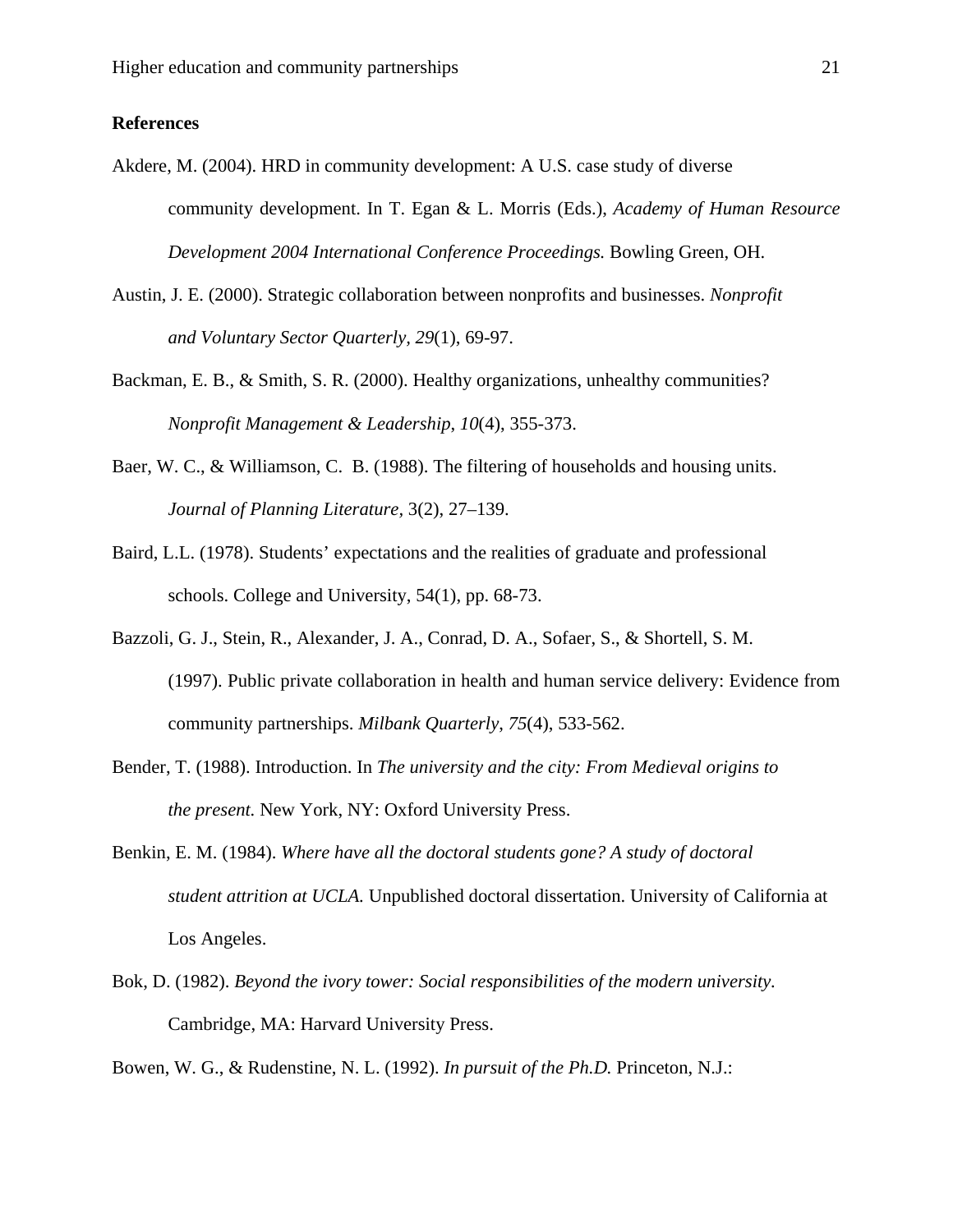Princeton University Press.

- Boyer, E. L. (1990). *Scholarship reconsidered: Priorities of the professoriate.* Princeton, NJ: Carnegie Foundation for the Advancement of Teaching.
- Burke, E. (1999). *Corporate community relations: The principle of the neighbor of choice*. Westport, CT: Praeger.
- Bush, V. (1990). *Science—The endless frontier: A report to the President on a program for Postwar scientific research.* Washington, DC: National Science Foundation.
- Chaskin, R., & Brown, P. (1996). Theories of neighborhood change. In *Core Issues in Comprehensive Community-Building Initiatives*. Rebecca Stone, (Ed). Chicago, IL: Chapin Hall Center for Children at the University of Chicago.
- Checkoway, B. (1995). Six strategies of community change. *Community Development Journal* 30, 1:2–20.
- Charns, M. P., & Tewksbury, L. J. S. (1993). *Collaborative management in health care: Implementing the integrative organization*. San Francisco: Jossey-Bass.
- Clegg, S. R., & Hardy, C. (Eds.). (1999). *Studying organizations: Theory and method*. London: Sage.
- Cooke, R., Barkham, M., Audin, K., Bradley, M. & Davy, J. (2004) Student debt and its relation to student mental health, Journal of Further and Higher Education, 28(1), pp. 53-66.
- Cox, D. N. (2000). Developing a framework for understanding university-community partnerships. *Cityscape: A Journal of Policy Development and Research, 5*(1), 9- 26. Retrieved August 23, 2004, from http://www.huduser.org/Periodicals/CITYSCPE/VOL5NUM1/cox.pdf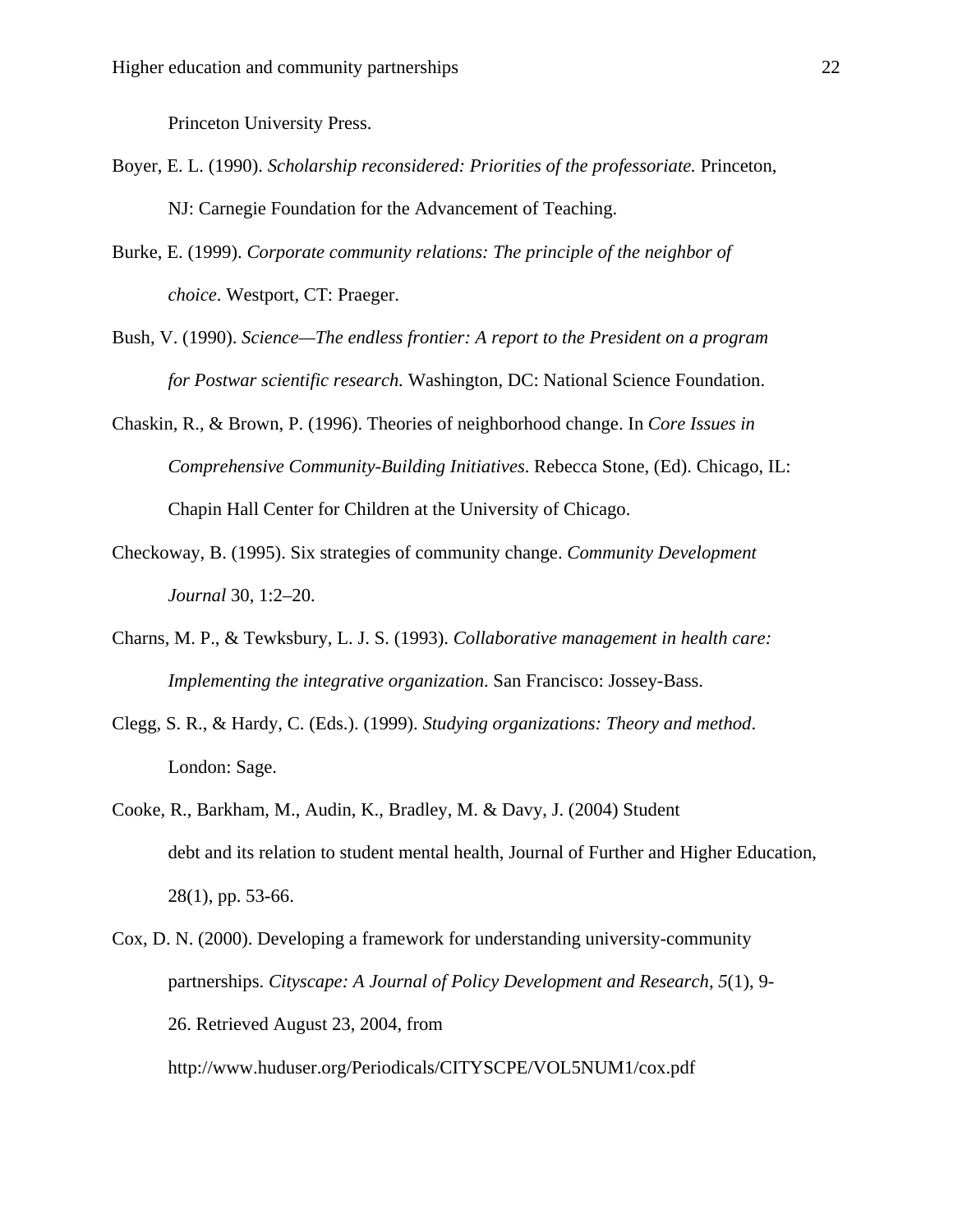- Cropper, S. (1996). Collaborative working and the issue of sustainability. In C. Huxham (Ed.), *Creating collaborative advantage* (pp. 80-100). London: Sage.
- Cryer, P. (1998) Improving the experience of postgraduate research: a survey of the UK support provision for staff and students, Journal of Further and Higher Education, 22(3), pp. 267-274.
- Dean, G.S. & Gray, D.E. (1998). Funding maximization within a further education college: a case study, Journal of Further and Higher Education, 22(1), pp. 41-48.
- DeMulder, E. & Eby, K. (1999). Bridging troubled waters: Learning communities for the 21st century. *American Behavioral Scientist, 42*(5), 892–901.
- Dolph, R. F. (1983). *Factors relating to success or failure in obtaining the doctorate.* Unpublished doctoral dissertation. Georgia State University.
- Downs, A. (1981). *Neighborhoods and urban development.* Washington, DC: Brookings Institution.
- Feeney, S. (1997). Shifting the prism: Case explications of institutional analysis in nonprofit organizations. *Nonprofit and Voluntary Sector Quarterly*, *26*(4), 489-508.
- Girves, J. E., & Wemmerus, V. (1988). Developing models of graduate student degree progress. *Journal of Higher Education, 59,* 163-189.
- Golde, C. M. (1995). Early and late doctoral student attrition: Descriptions of the graduate education process. Paper presented at the annual meeting of the Association for the Study of Higher Education, Orlando, Florida.
- Gray, B. (1985). Conditions facilitating interorganizational collaboration. *Human Relations*, *38*(10), 911-936.

Gray, B. (1989). *Collaborating: Finding common ground for multiparty problems*. San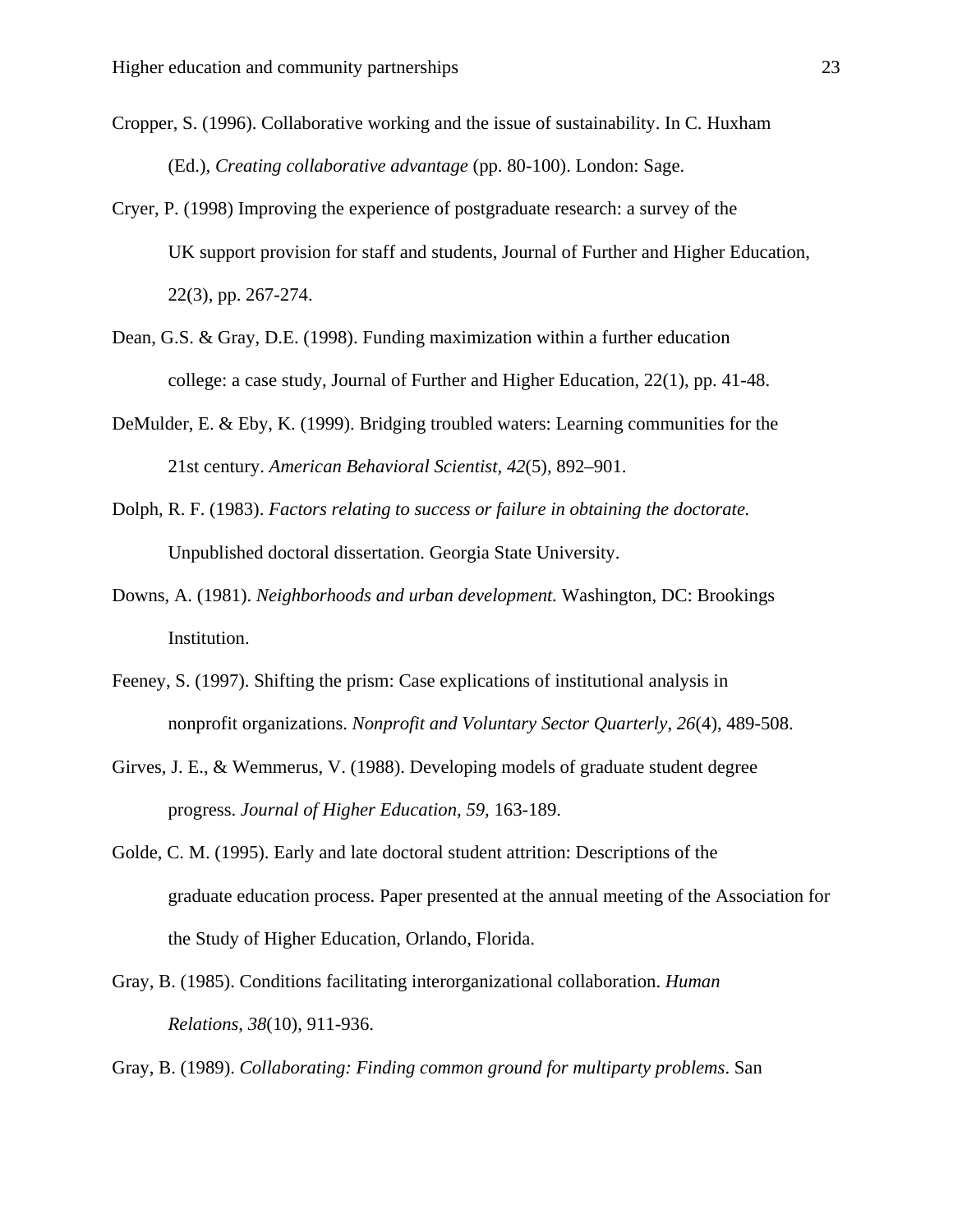Francisco: Jossey-Bass.

- Gray, B. (1996). Cross-sectoral partners: Collaborative alliances among business, government and communities. In C. Huxham (Ed.), *Creating collaborative advantage*  (pp. 57-79). London: Sage.
- Hackney, S. (1986). The university and its community: Past and present. *Annals of the American Academy, 488*(1), 135–147.
- Harkavy, I., & Puckett, J. L. (1992). Universities and the inner cities. *Planning for Higher Education, 20*(4), 27–32.
- Harrison, B., & Weiss, M. (1998). *Workforce development networks: Community-based organizations and regional alliances*. Thousand Oaks, CA: Sage.
- Hageman, W. M., Zuckerman, H., Weiner, B., Alexander, J., & Bogue, R. (1998). Navigating the rapids of collaborative governance. *Healthcare Forum Journal*, *41*(2), 47- 52.
- Hirt, J. B., & Muffo, J. A. (1998). Graduate students: Institutional climates and disciplinary cultures. *New Directions for Institutional Research, 98(3),* 17-33.
- Israel, B. A., Schulz, A. J., Parker, E. A., & Becker, A. B. (1998). Review of communitybased research: Assessing partnership approaches to improve public health. *Annual Review of Public Health*, *19*, 173-202.
- Jacks, L., Chubin, D. E., Porter, A. L., & Connolly, T. (1983). The ABCs of ABDs: A study of incomplete doctorates. *Improving College and University Teaching, 31,* 74-81.
- Jackson, G., & Meyers, R. B. (2000). Challenges of Institutional Outreach: A COPC Example. *Cityscape: A Journal of Policy Development and Research, 5*(1), 125-140. Retrieved August 23, 2004, from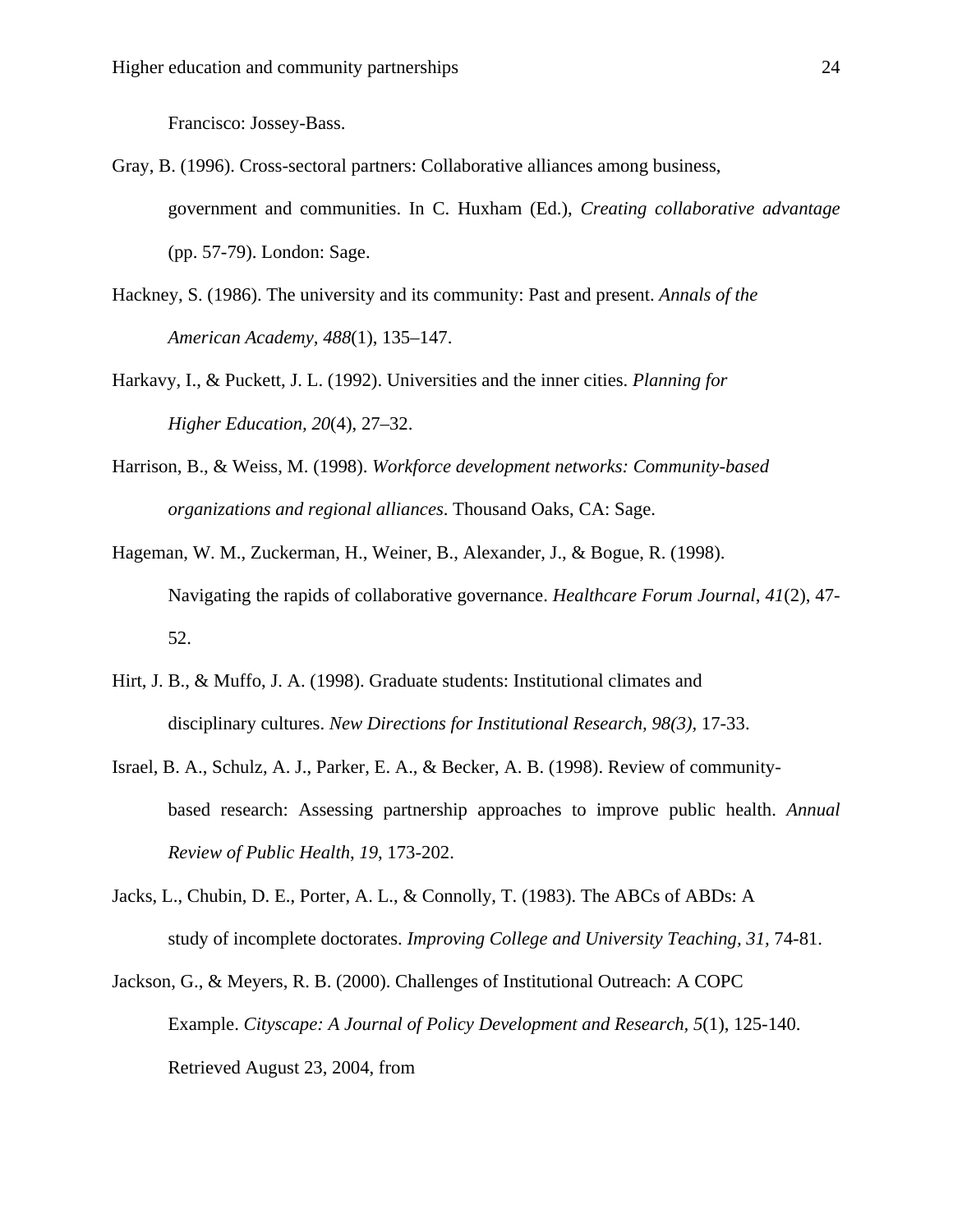http://www.huduser.org/Periodicals/CITYSCPE/VOL5NUM1/jackson.pdf.

- Kanter, R. M. (1994). Collaborative advantage: The art of alliances. *Harvard Business Review*, *72*(1), 96-108.
- Keating, W. D., & Smith, J. (1996). Neighborhoods in transition. In *Revitalizing Urban Neighborhoods*. W. Dennis Keating, Norman Krumholz, & Philip Star, (eds.). Lawrence, KS: University of Kansas Press.
- Lynton, E. A., & Elman, S. E. (1987). *The new priorities for the university*. San Francisco, CA: Jossey-Bass Publishers.
- Maurrasse, D. J. (2002). Higher education-community partnerships: Assessing progress in the field. *Nonprofit and Voluntary Sector Quarterly, 31*(1), 131-139.
- Nerad, M., & Cerny, J. (1993). From facts to action: Expanding the graduate division's educational role. In L. L. Baird (ed.), Increasing graduate student retention and degree attainment. *New Directions for Institutional Research, 80*.
- Potter, D. & Chickering, A. (1991). Reshaping the university for the metropolitan area. *Metropolitan Universities Journal: An International Forum, 12*(2),7–20.
- Provan, K. G., & Milward, H. B. (1995).A preliminary theory of interorganizational network effectiveness: A comparative study of four community mental health systems. *Administrative Science Quarterly*, *40*(1), 1-33.
- Rubin, V. (2000). Evaluating university-community partnerships: An examination of the evolution of questions and approaches*. Cityscape: A Journal of Policy Development and Research, 5*(1), 219-230. Retrieved August 23, 2004, from http://www.huduser.org/Periodicals/CITYSCPE/VOL5NUM1/rubin.pdf

Rubin, V., Innes, J., & Fleming, J. A. (1998). Evaluating community outreach partnership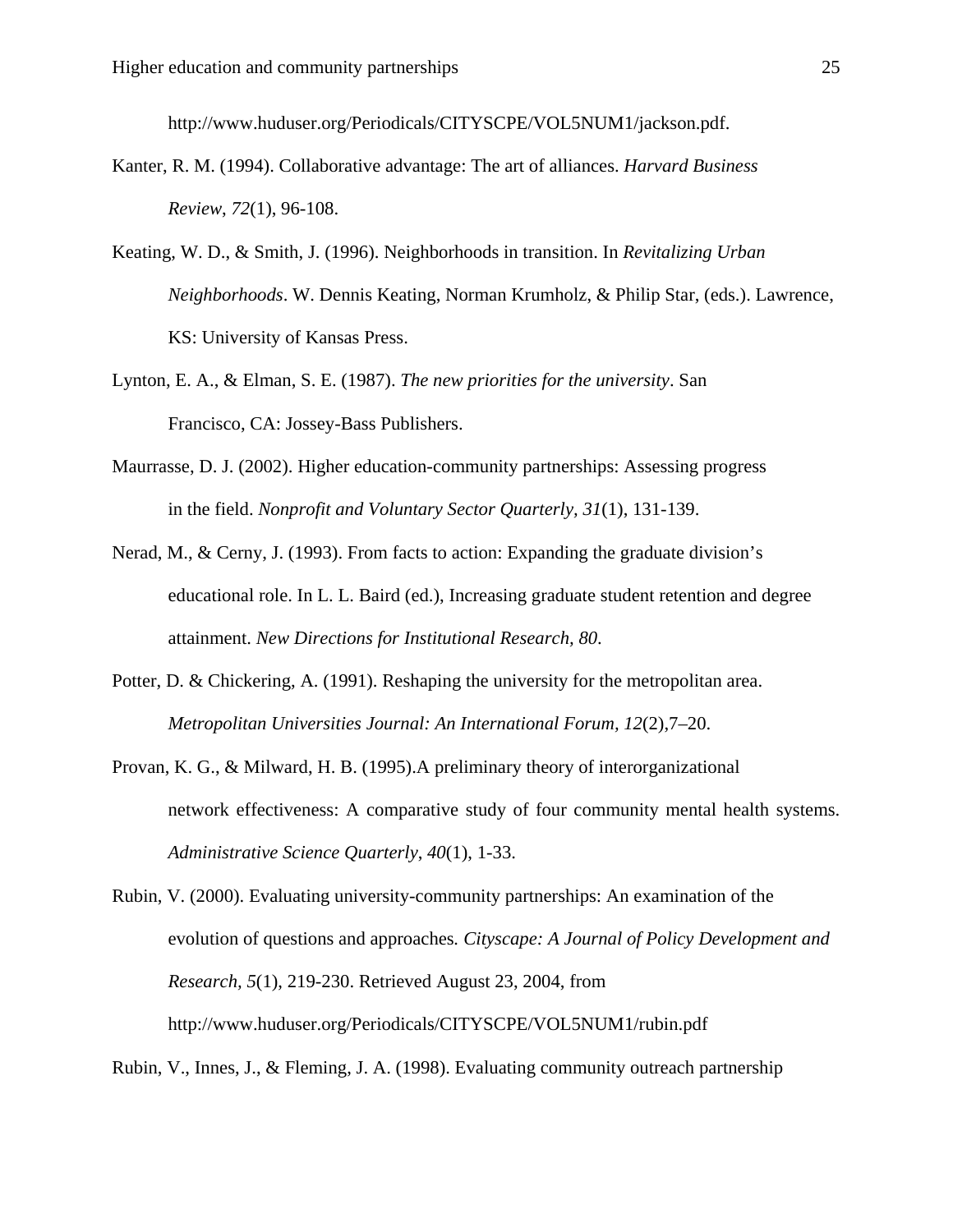centers as complex systems: In search of the 'COPC Effect, *Metropolitan Universities Journal: An International Forum, 8*(4), 11–21.

- Sayed, Y., Kruss, G. & Badat, S. (1998) Students' experience of postgraduate supervision at the University of the Western Cape, Journal of Further and Higher Education, 22(3), pp. 275-286.
- Smith, K. G., Carroll, S. J., & Ashford, S. J. (1995). Intra- and interorganizational cooperation: Toward a research agenda. *Academy of Management Journal*, *38*(1), 7-23.

Stokes, D. E. (1997). *Pasteur's quadrant.* Washington, DC: Brookings Institution.

- Takahashi, L. M., & Smutny, G. (2002). Collaborative windows and organizational governance: Exploring the formation and demise of social service partnerships. *Nonprofit and Voluntary Sector Quarterly, 31*(2), 165-185.
- Tinto, V. (1993). Leaving college: Rethinking the causes and cures of student attrition,  $2<sup>nd</sup>$ ed. Chicago: University of Chicago Press.
- Valentine, N. L. (1987). Factors related to attrition from doctor of education programs. Paper presented at the Annual Forum of the Association for Institutional Research. Kansas City, Mississippi.
- Vidal. A., Nye, N., Walker, C., Manjarrez, C., Romanik, C., Corvington, P., Ferryman, K., Freiberg, S., & Kim, D. (2002). Lessons from the community outreach partnership center program. Washington, DC: The Urban Institute. Retrieved August 23, 2004, from http://www.huduser.org/Publications/PDF/lessons\_complete.pdf.
- Weiner, B. J., & Alexander, J. A. (1998). The challenges of governing public-private community health partnerships. *Health Care Management Review*, *23*(2), 39-55.

Wiewel, W., Teitz, M., & Giloth, R. (1993). The economic development of